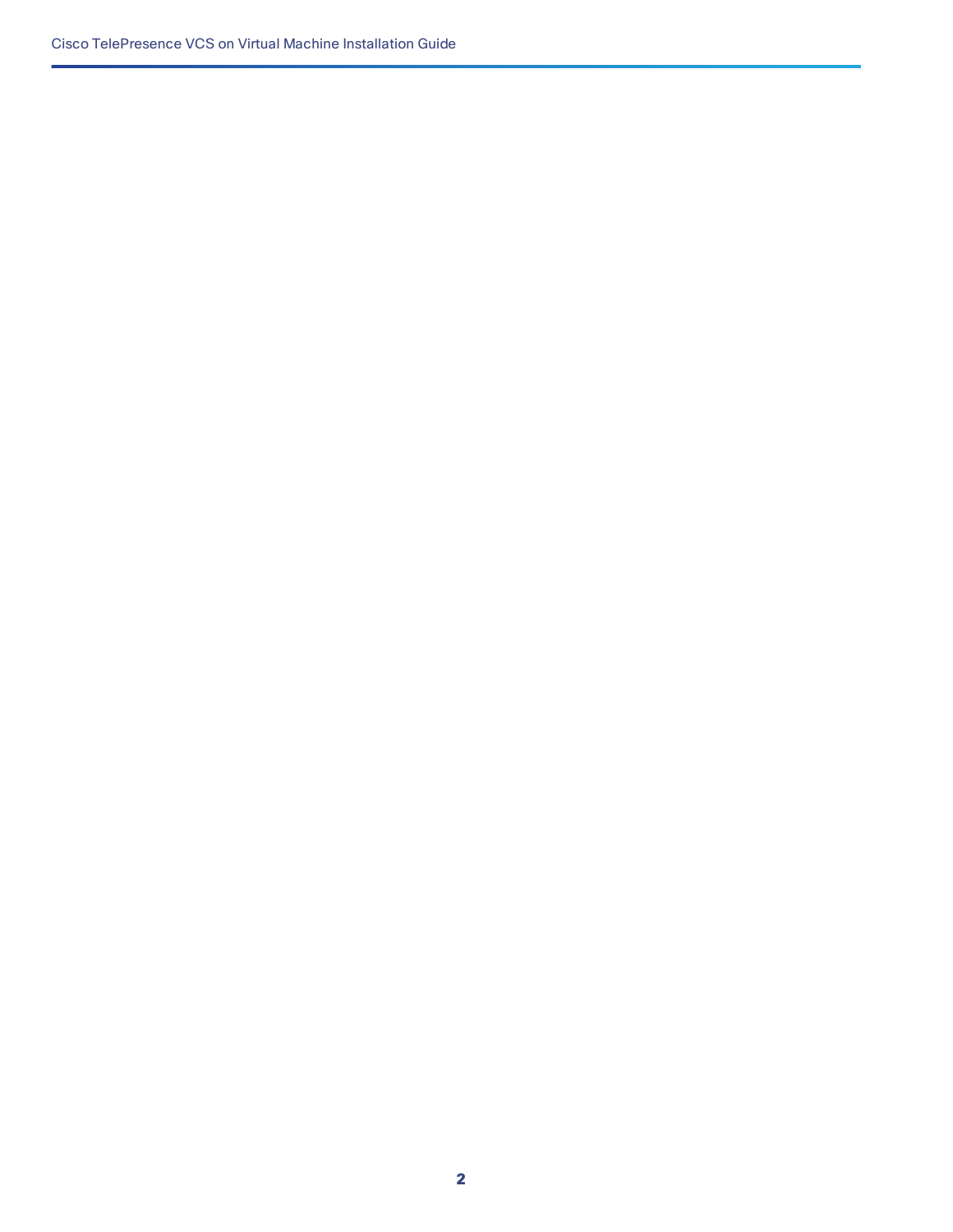# 

## Contents

Cisco Systems, Inc.  [www.cisco.com](http://www.cisco.com/)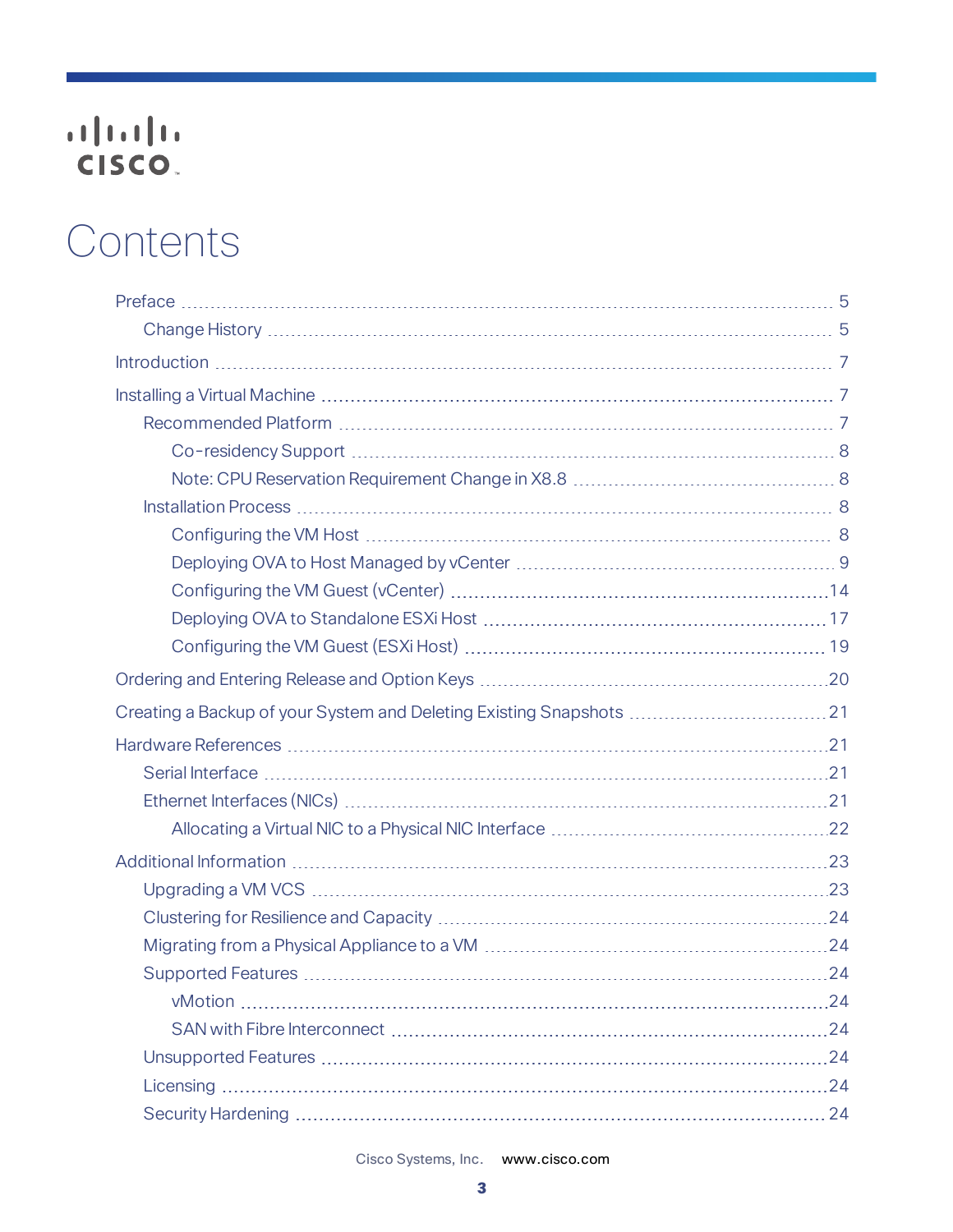|                                                                                       | 24  |
|---------------------------------------------------------------------------------------|-----|
|                                                                                       |     |
|                                                                                       | .25 |
|                                                                                       |     |
|                                                                                       |     |
|                                                                                       |     |
| Active Options Only Indicates '150 Traversal Calls' or '3750 Registrations' for Large |     |
|                                                                                       | .27 |
|                                                                                       |     |
|                                                                                       |     |
|                                                                                       |     |
|                                                                                       |     |
|                                                                                       |     |
|                                                                                       |     |
|                                                                                       |     |
|                                                                                       | 35  |
|                                                                                       |     |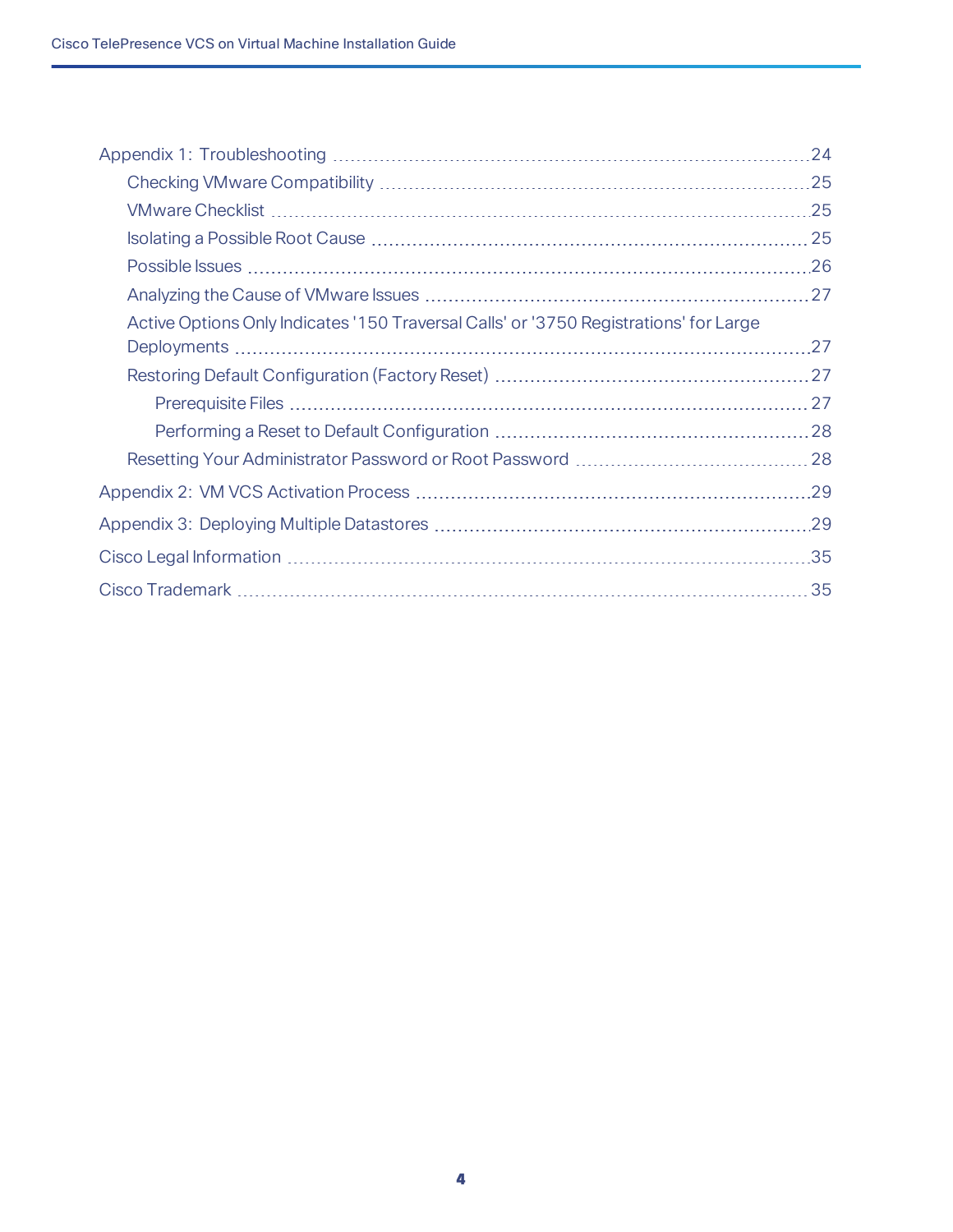## Preface

## <span id="page-4-0"></span>Preface

## <span id="page-4-1"></span>Change History

## **Table 1 Cisco TelePresence VCS on Virtual Machine Installation Guide Change History**

| Date             | Change                                                                                                                                                                                                | Reason                                                   |
|------------------|-------------------------------------------------------------------------------------------------------------------------------------------------------------------------------------------------------|----------------------------------------------------------|
| December<br>2016 | Updated to include new secure install wizard functionality.                                                                                                                                           | X8.9 updates                                             |
| June<br>2016     | Decreased CPU reservation for Large OVA. Mention lack of support for VMware<br>HA and VMware snapshots.                                                                                               | X8.8 updates.                                            |
| February<br>2016 | Updated for X8.7.1.                                                                                                                                                                                   | Upgrade<br>prerequisite added<br>for Hybrid<br>Services. |
| November<br>2015 | Updated for X8.7. ESXi 6.0 support added. Virtual hardware version change 7 to<br>8.                                                                                                                  |                                                          |
| <b>July 2015</b> | Republished for X8.6.                                                                                                                                                                                 |                                                          |
| December<br>2014 | Republished for X8.5.                                                                                                                                                                                 |                                                          |
| August<br>2014   | Removed misleading RAID 5 prerequisite for UCS.                                                                                                                                                       |                                                          |
| June<br>2014     | Republished for X8.2.                                                                                                                                                                                 |                                                          |
| December<br>2013 | Updated for X8.1. Provides separate vSphere and vCenter installation paths and<br>includes details of the small, medium and large .ova deployment options.<br>Document renamed as Installation Guide. |                                                          |
| October<br>2013  | Republished for new product activation process.                                                                                                                                                       |                                                          |
| May 2013         | Added a link to Cisco docwiki for hardware requirements information.                                                                                                                                  |                                                          |
|                  | Clarified use of vMotion if a move is required.                                                                                                                                                       |                                                          |
|                  | Added instructions for deploying an .ova file that is already preloaded onto the<br>ESXi Host datastore.                                                                                              |                                                          |
|                  | Referred to the new Compliance Hold release process.                                                                                                                                                  |                                                          |
|                  | Restructured the "Additional information" section to contain details on<br>upgrading, clustering and migrating from a physical appliance.                                                             |                                                          |
| February<br>2013 | Information on .ova file usage and VM New Product Hold release process added.                                                                                                                         |                                                          |
| November<br>2012 | Restoring default configuration (factory reset) procedure updated.                                                                                                                                    |                                                          |
| <b>July 2012</b> | Troubleshooting section updated.                                                                                                                                                                      |                                                          |
| March<br>2012    | Initial release.                                                                                                                                                                                      |                                                          |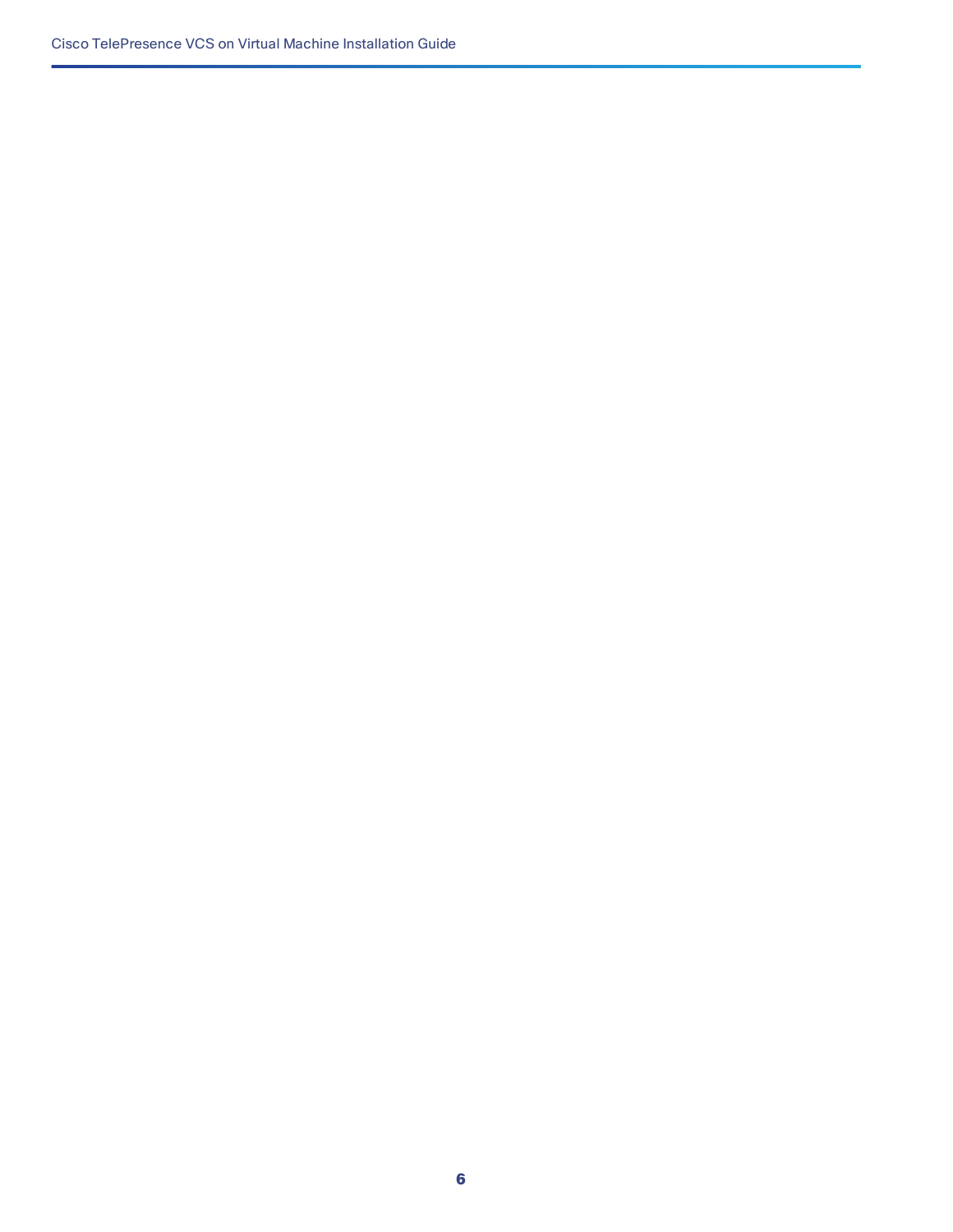#### Introduction

## <span id="page-6-0"></span>**Introduction**

Cisco TelePresence Video Communication Server (VCS) software supports flexible deployment options and is available as a virtualized application for VMware or similar virtual environments. This enables enterprises to run VCS on the 'company standard' Virtual Machine (VM) hardware platform for ease of management and deployment within an existing data center.

This deployment guide specifies:

- the VM platform requirements for VCS
- how to load the VCS .ova installation file
- how to install a VM
- how to troubleshoot the system, when there are issues
- supported features and limitations of support for VMware features (see Additional [Information,](#page-22-0) page 23)

With a suitably specified VM platform, the VCS running on VMware will perform identically to the VCS running on its appliance hardware.

## **Using the VM .ova file for initial VM installation only**

The VM VCS is licensed using information that is generated at the time of the .ova file installation. If the .ova was installed a second time, new licensing information would be created, and to use the new VM, new release and licence keys would need to be purchased. To upgrade a VM VCS, follow the procedure under [Upgrading](#page-22-1) a VM VCS, [page](#page-22-1) 23, using the .tar.gz version of the VCS software.

After installation we recommend that you take a backup of the configuration.

**Caution: Do not take VMware snapshots of Cisco TelePresence Video Communication Server systems. The process interferes with database timing and negatively impacts performance.**

#### **Obtaining release keys and license keys**

Licenses can be obtained after the VM VCS is installed, using the serial number of the VM VCS. The serial number is available from the **Option key** page and from the footer of the VCS web interface. See [Ordering](#page-19-0) and Entering Release and [Option](#page-19-0) Keys, page 20 for more information.

## <span id="page-6-1"></span>Installing a Virtual Machine

The sections below list the recommended platform and specifications-based system requirements, and describe the VM installation process. The requirements outlined below refer to the minimum requirements for VCS version X8.9. The minimum requirements for future VCS software releases may differ and you should refer to the release notes or administrator guide to ensure that pre-requisites are met.

## <span id="page-6-2"></span>Recommended Platform

See [http://docwiki.cisco.com/wiki/Virtualization\\_for\\_Cisco\\_TelePresence\\_Video\\_Communications\\_Server](http://docwiki.cisco.com/wiki/Virtualization_for_Cisco_TelePresence_Video_Communications_Server) for the current list of supported UCS Tested Reference Configurations and specs-based supported platforms.

Ensure that:

- VT is enabled in the BIOS before installing VMware ESXi
- the VM host "Virtual Machine Startup/Shutdown" is configured to "Allow Virtual machines to start and stop automatically with the system", and that the VM VCS has been moved to the Automatic startup section

If using a UCS Tested Reference Configuration or specifications-based system, the minimum requirements are: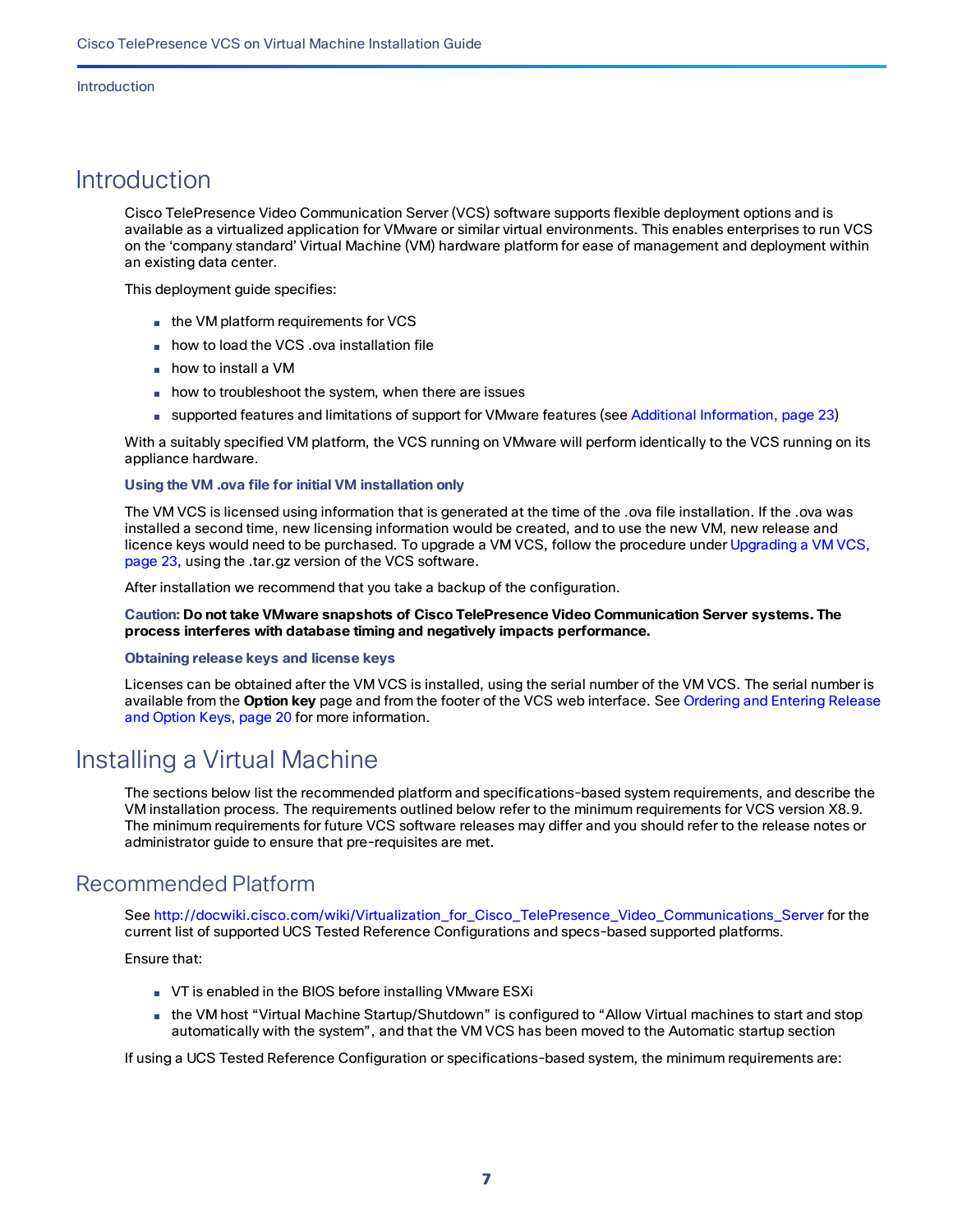| Deployment size                                           | <b>vCPU</b> | Reserved CPU resource Note  | <b>Reserved RAM</b> | Disk space | <b>NIC</b>       |
|-----------------------------------------------------------|-------------|-----------------------------|---------------------|------------|------------------|
| Small (for BE 6000 platform)                              | 2 core      | 3600 MHz (2 x 1.8 GHz)      | 4 GB                | 132 GB     | Gb               |
| Medium (typical installation)                             | 2 core      | 4800 MHz (2 x 2.4 GHz)      | 6 GB                | 132 GB     | Gb               |
| Large (extra performance and<br>scalability capabilities) | 8 core      | 25600 MHz (8 x 3.2 GHz)Note | 8 GB                | 132 GB     | 10 <sub>Gb</sub> |

|  |  |  |  |  | <b>Table 2 Required Minimum Specifications by Deployment Size</b> |
|--|--|--|--|--|-------------------------------------------------------------------|
|--|--|--|--|--|-------------------------------------------------------------------|

For all deployment sizes, you need:

■ VM host operational and running ESXi 5.0 (Update 1), ESXi 5.1, ESXi 5.5, or ESXi 6.0

**Note:** As of X8.7, the virtual hardware version of Cisco VCS has changed from 7 to 8. This change means that ESX/ ESXi version 4.x is explicitly not supported as a platform for Cisco VCS VMs running X8.7.

- vCenter or vSphere client operational
- Reserved RAM, CPU, and NIC as per table above

When using vSphere client, configure the network properties through the console.

## <span id="page-7-0"></span>Co-residency Support

The VCS can co-reside with applications (any other VMs occupying same host) subject to the following conditions:

- no oversubscription of CPU: 1:1 allocation of vCPU to physical cores must be used
- no oversubscription of RAM: 1:1 allocation of vRAM to physical memory
- no oversubscription of NIC: The VCS handles large volumes of data, much of which is for real-time communications, and it needs dedicated access to all the bandwidth specified for its interfaces.

For example, you should not assume that four co-resident small Cisco VCS VMs can handle the expected load if there is only a 1 Gbps physical interface on the host. In this example, none of the VMs meet the required minimum specification.

■ sharing disk storage subsystem is supported subject to correct performance (latency, bandwidth) characteristics

## <span id="page-7-1"></span>**Note:** CPU Reservation Requirement Change in X8.8

The Large Cisco VCS VM CPU reservation requirement has been reduced from 25600 MHz to 16000 MHz. This means that two Large Cisco VCS VMs can now comfortably co-reside on a UCS server with two eight-core 3.2 GHz processors, when hyperthreading is enabled. This was not previously possible because the higher reservation requirement, added to the CPU requirement for the hypervisor, exceeded the total processing power of the host.

The new reservation does not limit the maximum Cisco VCS CPU speed; the Cisco VCS can use the headroom provided by the higher specification host.

## <span id="page-7-2"></span>Installation Process

This process guides you through installing the VCS VM using vCenter or vSphere client.

## <span id="page-7-3"></span>Configuring the VM Host

Ensure that the VM host is configured with a valid NTP server – the same NTP server that will be specified in VCS.

- **1.** Select the host.
- **2.** Go to the **Configuration** tab.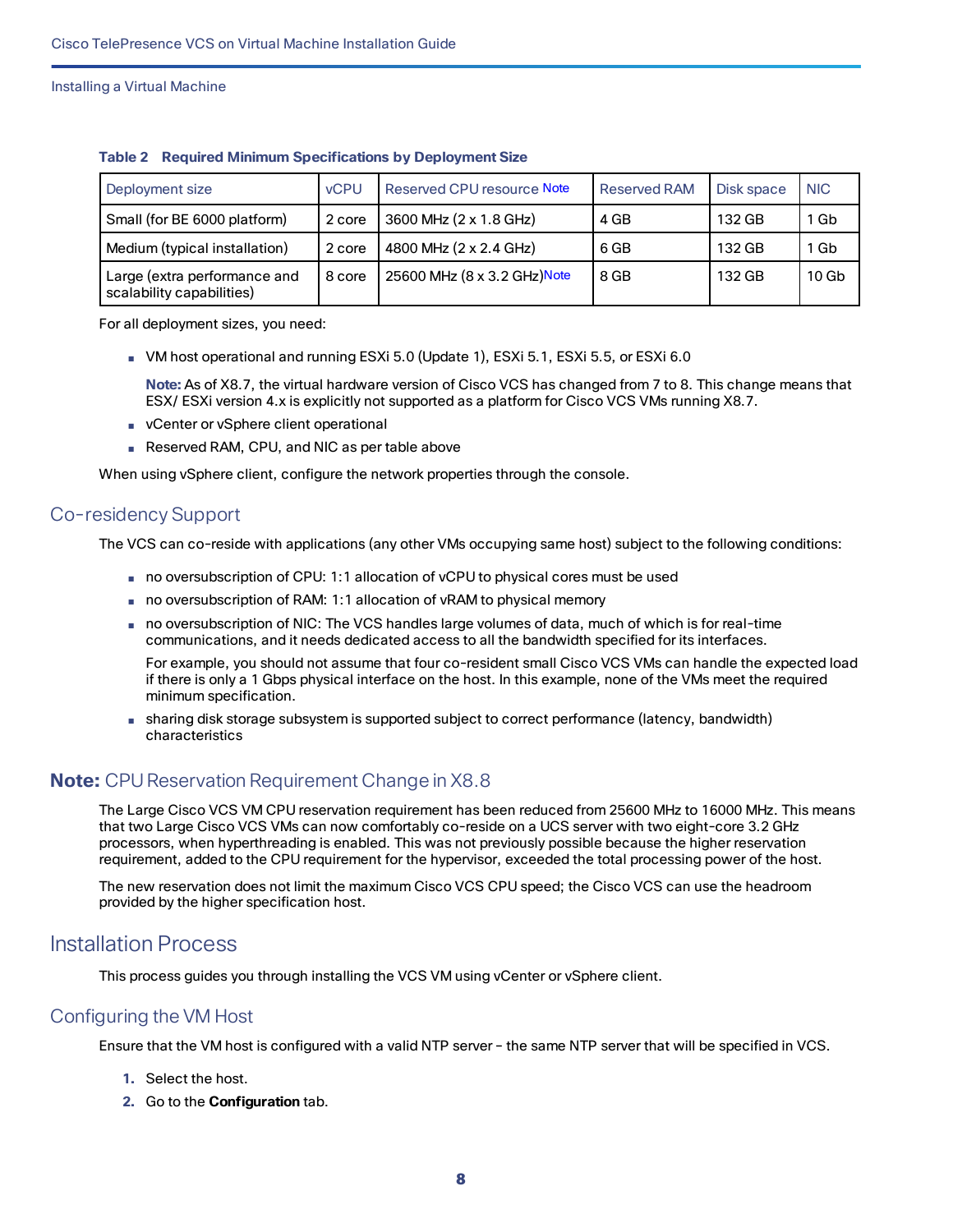- **3.** Select **Time configuration**.
- **4.** Select **Properties**.

If the date and time were red on the previous page, set the date and time manually to the current time.

- **5.** Click **Options**.
- **6.** Select **NTP Settings**.
- **7.** Click **Add**.
- **8.** Enter the IP address of the NTP server.
- **9.** Click **OK**.
- **10.** Select the **Restart NTP service to apply changes** check box.
- **11.** Click **OK**.
- **12.** Click **OK**.

The following section describes how to deploy the ova to host using vCenter. If you are using vSphere, skip this section and go to Deploying OVA to [Standalone](#page-16-0) ESXi Host, page 17.

## <span id="page-8-0"></span>Deploying OVA to Host Managed by vCenter

These instructions represent a typical installation. The Deploy OVF Template wizard dynamically changes to reflect host configuration.

- **1.** If the .ova file is already preloaded onto the ESXi Host datastore (for example, in Cisco Business Edition 6000 deployments):
	- **a.** Using a web browser, go to https://<VMwareHost>/folder supplying any required credentials (typically the same username and password as used to log into vCenter ).
	- **b.** Navigate through the index of datacenters to find the .ova file you want to deploy from the datastore.
	- **c.** Right click on the .ova file and select **Copy Link Location**.

(If the .ova file is not preloaded on the datastore, you can select and upload it in the following steps.)

- **2.** Log in to vCenter to access the ESXi Host.
- **3.** Select **File > Deploy OVF Template**.

| File | Inventory Administration Plug-ins<br>Edit View | <b>Help</b>                       |
|------|------------------------------------------------|-----------------------------------|
|      | New<br>▶                                       | Inventory<br>htory                |
|      | Deploy OVF Template                            |                                   |
|      | Export<br>▶                                    |                                   |
|      | Report                                         | rmserver034 VMware ESXi, 5.0.0,   |
|      | Browse VA Marketplace                          | Getting Started Summary<br>Virtua |
|      | Print Maps<br>ь                                |                                   |
|      | Exit                                           | What is a Host?                   |
|      |                                                | A host is a computer that use     |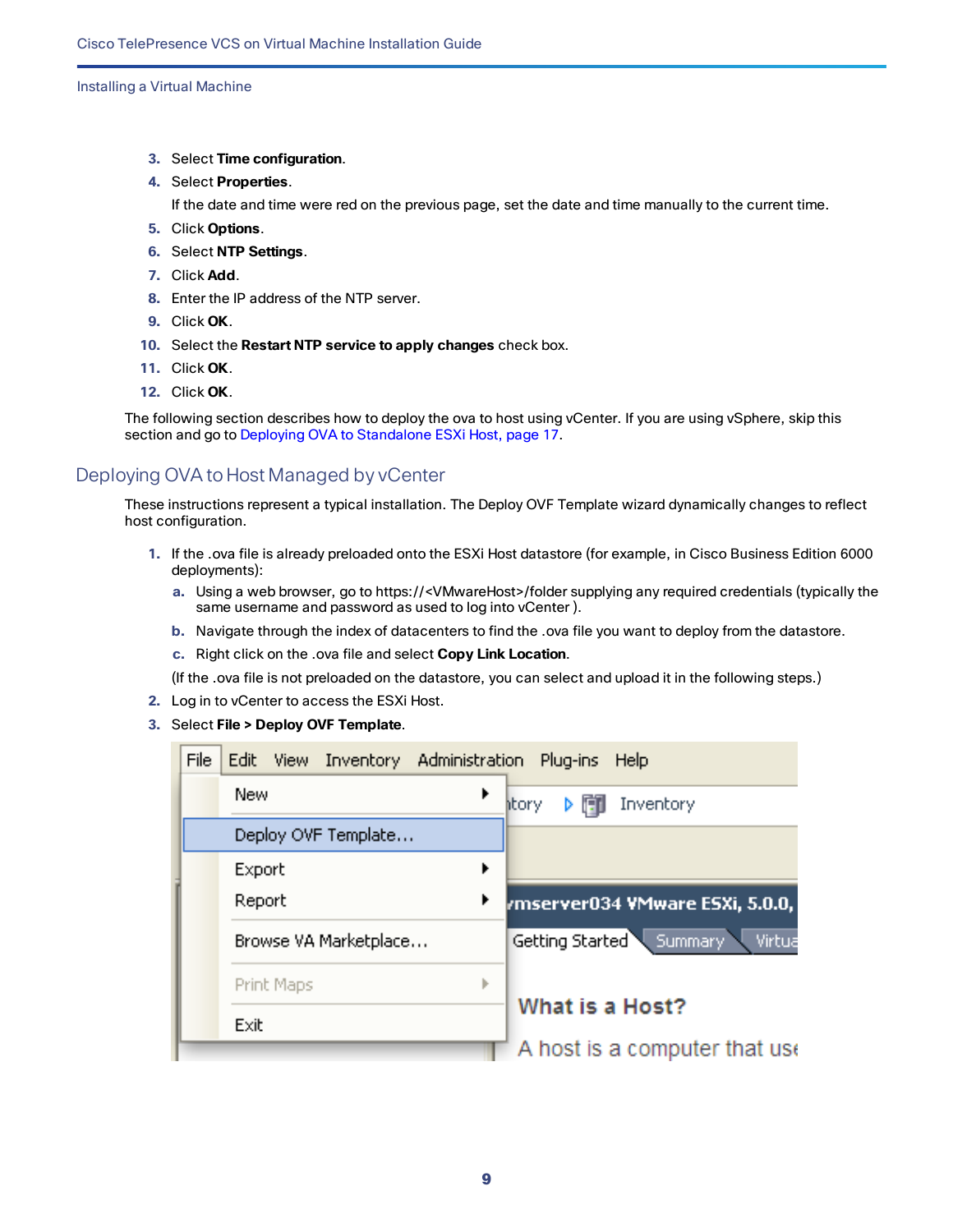- **4.** On the **Source** page, identify where the .ova file is located, and then click **Next**.
	- If the .ova file is already preloaded onto the ESXi Host datastore, paste the URL you copied from step 1 above. You may have to re-enter username and password credentials so that vCenter can access the web server.
	- If the .ova file is not preloaded on the datastore, **Browse** to the location of the .ova file.

| <b>Source</b><br><b>OVF Template Details</b><br>Name and Location<br>田 Host / Cluster<br>Resource Pool<br><b>Disk Format</b><br>Ready to Complete |
|---------------------------------------------------------------------------------------------------------------------------------------------------|
|---------------------------------------------------------------------------------------------------------------------------------------------------|

- **5.** On the **OVF Template Details** page, check that the Publisher certificate is valid and click **Next**.
- **6.** On the **End User License Agreement** page:
	- **a.** Read the EULA
	- **b.** If you accept the EULA, click **Accept** then **Next**.
- **7.** On the **Name and Location** page enter a **Name** for this VCS VM guest, for example "Virtual\_VCS" and click **Next**.

| Source<br><b>OVF Template Details</b>                  | Name:<br>Virtual_VCS                                                                        |
|--------------------------------------------------------|---------------------------------------------------------------------------------------------|
| End User License Agreement<br><b>Name and Location</b> | The name can contain up to 80 characters and it must be unique within the inventory folder. |
| Deployment Configuration                               |                                                                                             |
| El Host / Cluster                                      | <b>Inventory Location:</b>                                                                  |
| Resource Pool                                          |                                                                                             |
| Disk Format                                            | ga-vc176.example.com<br>$\overline{+}$                                                      |
| Properties                                             | ga-vc177.example.com<br>$\boxminus$                                                         |
| Ready to Complete                                      | Ha QA_datacenter<br>$\overline{+}$                                                          |
|                                                        |                                                                                             |

**8.** On the **Deployment Configuration** page, select the appropriately sized deployment:

**a.** Select *Small*, *Medium* or *Large* depending on the capabilities of the VMware host.

The default is *Medium*.See [Recommended](#page-6-2) Platform, page 7 for details about resource requirements. If the VMware host has insufficient resources, the virtual VCS will fail to power on / boot.

**b.** Click **Next**.

| Source                            |                                                                                            |
|-----------------------------------|--------------------------------------------------------------------------------------------|
| <b>OVF Template Details</b>       |                                                                                            |
| <b>End User License Agreement</b> | Configuration:                                                                             |
| Name and Location                 | Medium (typical)                                                                           |
| <b>Deployment Configuration</b>   |                                                                                            |
| 田 Host / Cluster                  |                                                                                            |
| Resource Pool                     | Cisco TelePresence Video Communication Server medium configuration for typical deployments |
| Disk Format                       | Details:                                                                                   |
| Properties                        | CPU: 2 vCPU with 4800 MHz reservation                                                      |
| Ready to Complete                 | Memory: 6 GB with 6 GB reservation                                                         |
|                                   |                                                                                            |
|                                   |                                                                                            |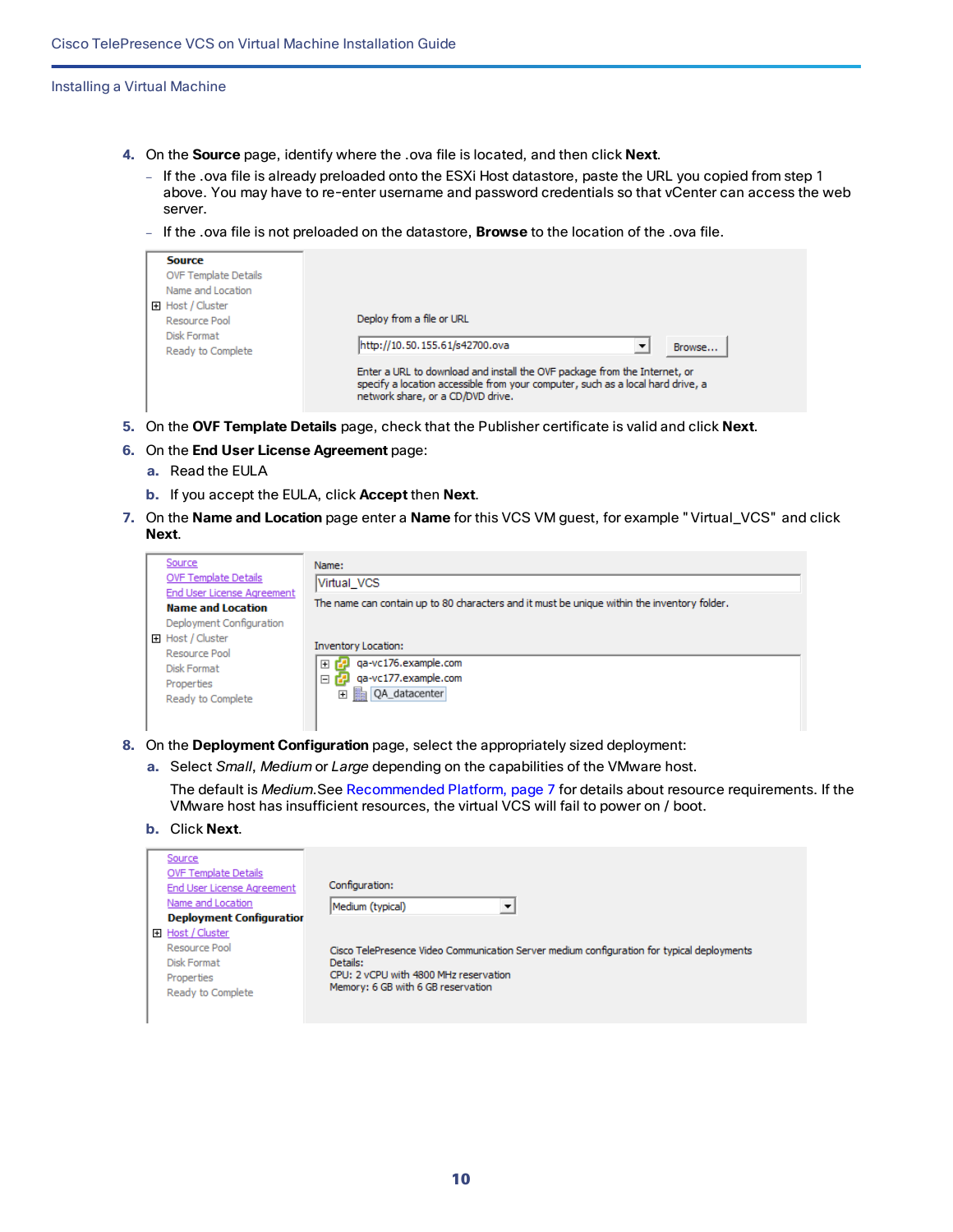**9.** On the **Host / Cluster** page, select where you want to run the virtual VCS and click **Next**.



**10.** On the **Resource Pool** page, select where you want to run the virtual VCS and click **Next**.



**11.** On the **Storage** page, select the location onto which the virtual VCS will be deployed and click **Next**.

| Source                            |      | Select a destination storage for the virtual machine files: |                   |          |                        |           |                   |              |
|-----------------------------------|------|-------------------------------------------------------------|-------------------|----------|------------------------|-----------|-------------------|--------------|
| <b>OVF Template Details</b>       |      | VM Storage Profile:                                         |                   |          | ⚠<br>$\overline{\psi}$ |           |                   |              |
| <b>End User License Agreement</b> |      |                                                             |                   |          |                        |           |                   |              |
| Name and Location                 | Name |                                                             | <b>Drive Type</b> | Capacity | Provisioned            |           | Free Type         | Stora $\sim$ |
| Deployment Configuration          | Φ    | ga datastore                                                |                   | 21.00 TB | 18.63 TB               | 2.37 TB   |                   | Enabl        |
| Host / Cluster                    | 国    | datastore1                                                  | Non-SSD           |          | 460.25 GB 339.37 GB    | 413.78 GB | VMFS3             |              |
| Resource Pool<br><b>Storage</b>   | Ø    | datastore2                                                  | Non-SSD           |          | 132.00 GB 561.00 MB    | 131.45 GB | VMF <sub>53</sub> | Ξ            |
| Disk Format                       |      |                                                             |                   |          |                        |           |                   |              |
| Network Mapping                   |      |                                                             |                   |          |                        |           |                   |              |
| Properties                        |      |                                                             |                   |          |                        |           |                   |              |
| Ready to Complete                 |      |                                                             |                   |          |                        |           |                   |              |
|                                   |      |                                                             |                   |          |                        |           |                   |              |

**12.** On the **Disk Format** page, ensure that the default disk format of **Thick Provision Lazy Zeroed** is selected and then click **Next**.

**Thin Provision** is not supported as VM performance may degrade during resizing of a partition.

| Source<br><b>OVF Template Details</b>         | Datastore:                            | datastore 1 |
|-----------------------------------------------|---------------------------------------|-------------|
| End User License Agreement                    | Available space (GB):                 | 413.8       |
| Name and Location<br>Deployment Configuration |                                       |             |
| Host / Cluster                                |                                       |             |
| Resource Pool                                 | Thick Provision Lazy Zeroed           |             |
| Storage<br><b>Disk Format</b>                 | <b>C</b> Thick Provision Eager Zeroed |             |
| Network Mapping                               | C Thin Provision                      |             |
| Properties<br>Ready to Complete               |                                       |             |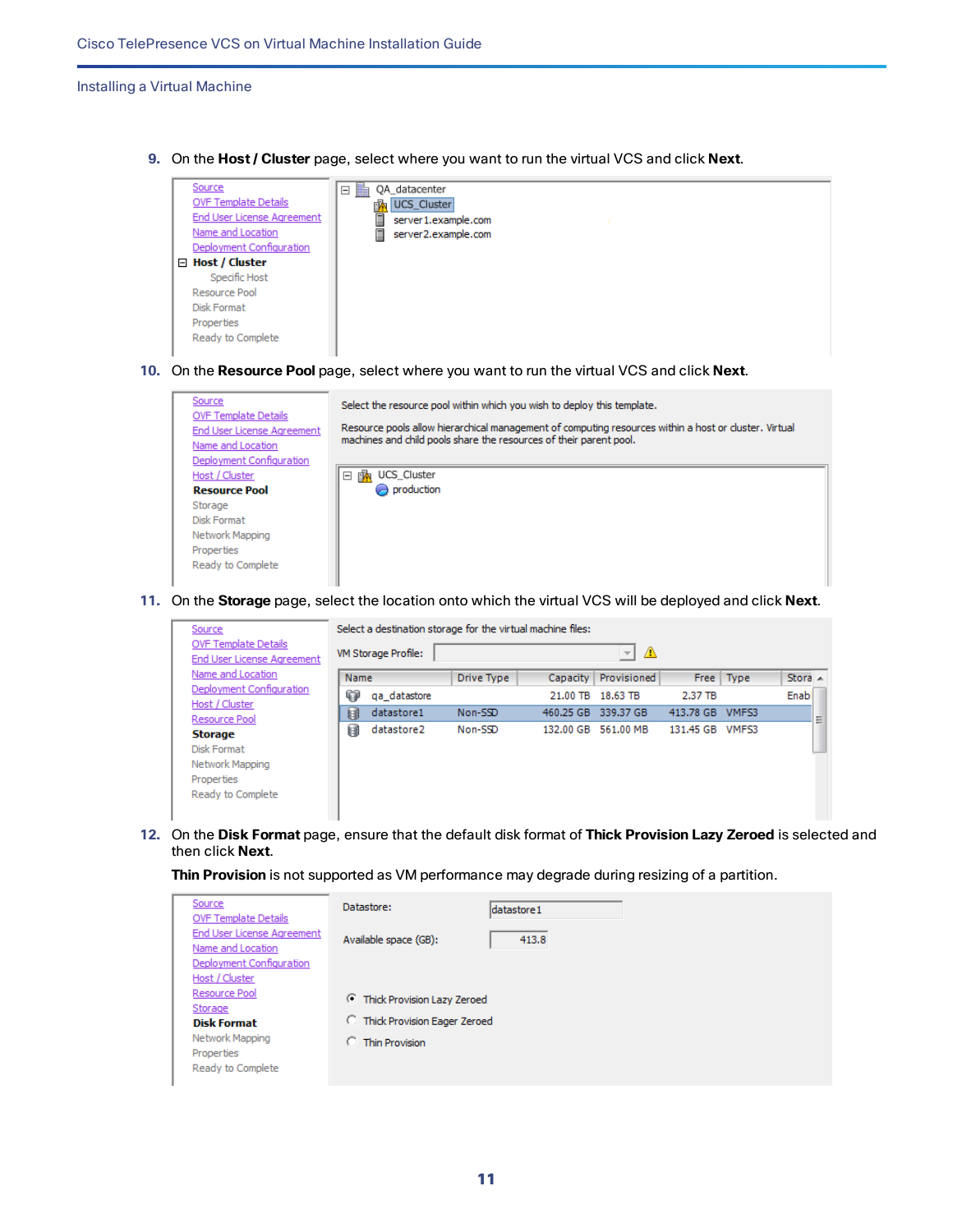**13.** On the **Network Mapping** page, select the network mapping that applies to your infrastructure (the default is **VM Network**) and then click **Next**.

| Source<br><b>OVF Template Details</b><br>End User License Agreement | Map the networks used in this OVF template to networks in your inventory |                             |  |  |  |  |  |
|---------------------------------------------------------------------|--------------------------------------------------------------------------|-----------------------------|--|--|--|--|--|
| Name and Location                                                   | Source Networks                                                          | <b>Destination Networks</b> |  |  |  |  |  |
| Deployment Configuration                                            | <b>VM Network</b>                                                        | <b>VM Network</b>           |  |  |  |  |  |
| Host / Cluster                                                      |                                                                          |                             |  |  |  |  |  |
| Resource Pool                                                       |                                                                          |                             |  |  |  |  |  |
| Storage                                                             |                                                                          |                             |  |  |  |  |  |
| Disk Format                                                         |                                                                          |                             |  |  |  |  |  |
| <b>Network Mapping</b>                                              |                                                                          |                             |  |  |  |  |  |
| Properties                                                          |                                                                          |                             |  |  |  |  |  |
| Ready to Complete                                                   |                                                                          |                             |  |  |  |  |  |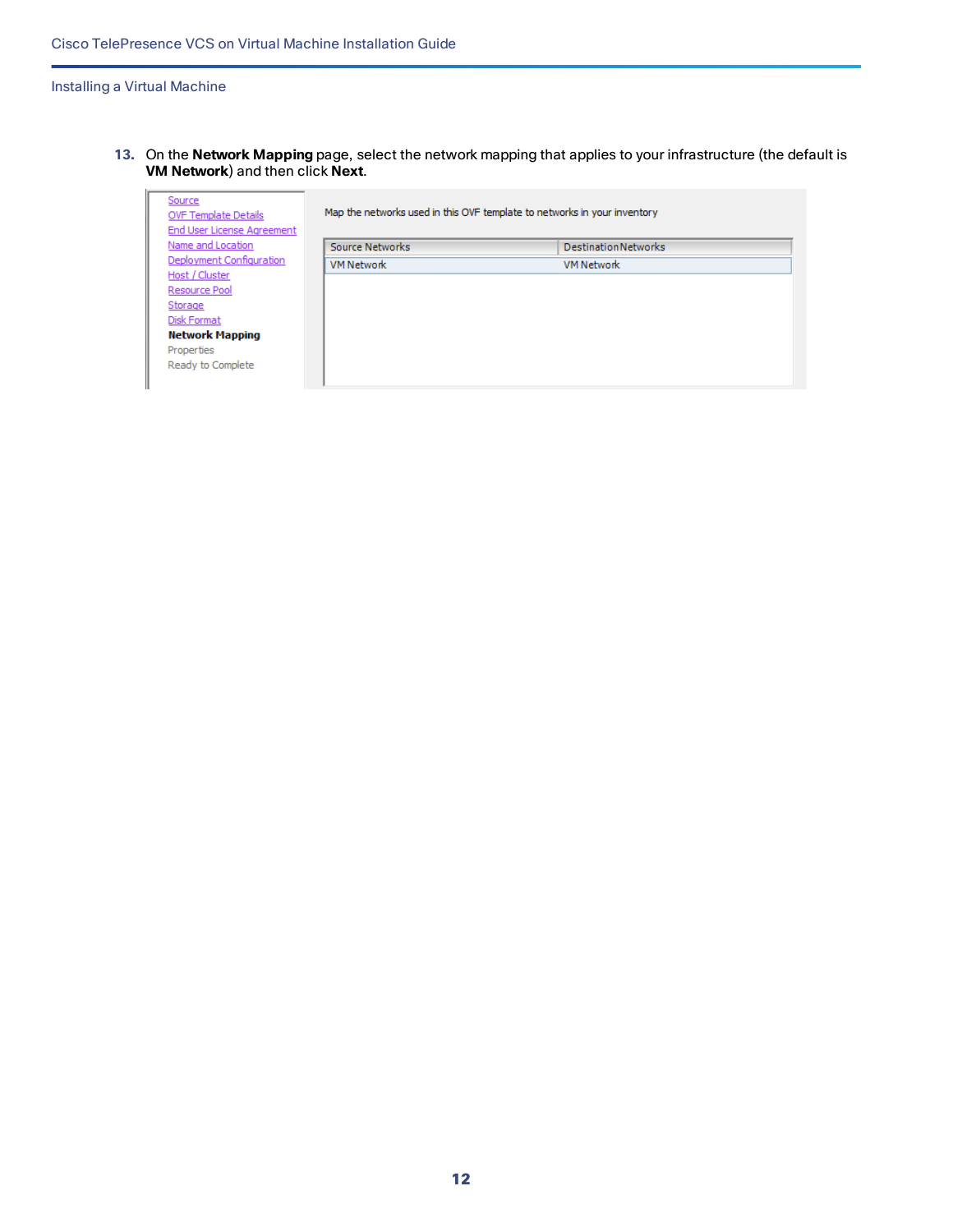**14.** On the **Properties** page, configure the network properties of the virtual VCS and click **Next**.

The properties you can set include the VCS's IPv4 and IPv6 settings, the timezone, hostname and domain, up to five NTP servers, and up to five DNS servers. You can also enter an RSA SSH public key to securely set the root and admin passwords via SSH. If you do not enter a public key, you must set the passwords during the Install Wizard process.

| Source                                        |                                                                  |  |
|-----------------------------------------------|------------------------------------------------------------------|--|
| <b>OVF Template Details</b>                   |                                                                  |  |
| End User License Agreement                    | <b>Network properties</b>                                        |  |
| Name and Location<br>Deployment Configuration | <b>IPv4 Enable</b>                                               |  |
| Host / Cluster                                |                                                                  |  |
| Resource Pool                                 | ⊽                                                                |  |
| Storage                                       | <b>IPv4 Address</b>                                              |  |
| <b>Disk Format</b>                            |                                                                  |  |
| Network Mapping                               | 192 , 168 , 0 , 100                                              |  |
| <b>Properties</b>                             | <b>IPv4 Netmask</b>                                              |  |
| Ready to Complete                             |                                                                  |  |
|                                               | 255, 255, 255, 0                                                 |  |
|                                               | Ξ                                                                |  |
|                                               | <b>IPv4 Gateway</b>                                              |  |
|                                               | $192$ , $168$ , 0, 1                                             |  |
|                                               |                                                                  |  |
|                                               | <b>IPv6</b> Enable                                               |  |
|                                               | п                                                                |  |
|                                               | <b>IPv6 Address</b>                                              |  |
|                                               |                                                                  |  |
|                                               |                                                                  |  |
|                                               | <b>IPv6 Gateway</b>                                              |  |
|                                               |                                                                  |  |
|                                               |                                                                  |  |
|                                               |                                                                  |  |
|                                               | <b>System Hostname</b>                                           |  |
|                                               |                                                                  |  |
|                                               |                                                                  |  |
|                                               | <b>System Domain Name</b>                                        |  |
|                                               | Hostname.Domain must match the DNS record for this system's FQDN |  |
|                                               |                                                                  |  |
|                                               |                                                                  |  |
|                                               | <b>NTP Servers</b>                                               |  |
|                                               | Enter up to 5 comma-separated addresses                          |  |
|                                               |                                                                  |  |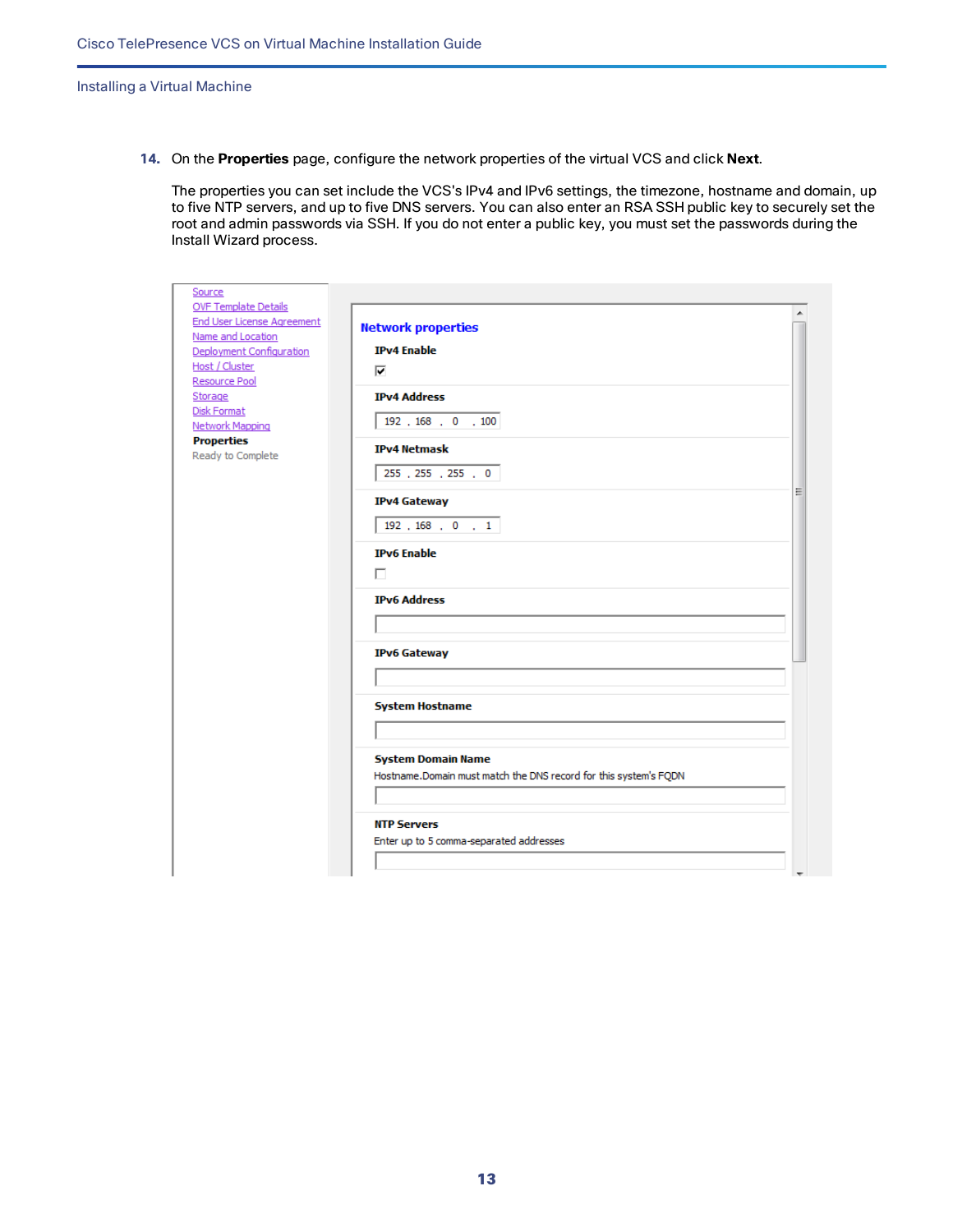| <b>System properties</b> |                                |
|--------------------------|--------------------------------|
| <b>SSH Enable</b>        |                                |
| ⊽                        |                                |
| <b>Web UI Enable</b>     |                                |
| ⊽                        |                                |
| <b>System TimeZone</b>   |                                |
| lutc                     |                                |
|                          | <b>Provisioning properties</b> |
| <b>SSH Public Key</b>    |                                |

- **15.** On the **Ready to Complete** page:
	- **a.** Confirm the deployment settings.
	- **b.** Select the **Power on after deployment** check box.
	- **c.** Click **Finish**.

The installation process will begin and a progress bar will be displayed.

The VCS ova is now deployed as a Guest on the VM Host.

## <span id="page-13-0"></span>Configuring the VM Guest (vCenter)

These instructions describe how to set the root and admin password over SSH if you entered an RSA SSH public key in the VM **Properties** page – used primarily for automated deployments - or using the Install Wizard.

**Note:** You can ignore any floppy read errors that appear, as they are not relevant to this deployment mode.

#### **Set the Root and Admin Password Using SSH**

- **1.** You will be taken to an SSH daemon.
- **2.** Connect as wizard on port 5022 (for example: **ssh wizard@10.0.0.1 -p 5022**).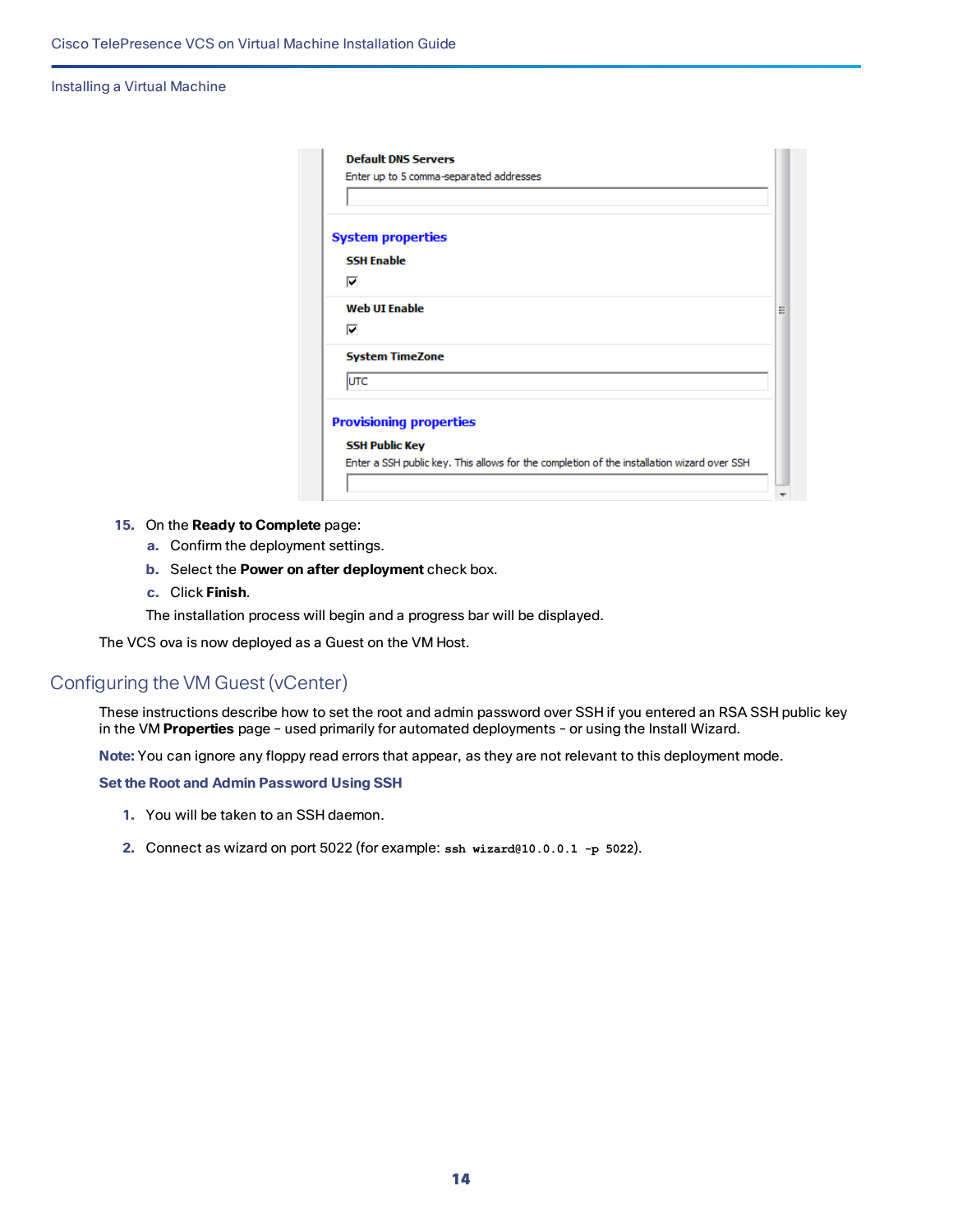Installation Wizard for Cisco Expressway/VCS Base If you encounter issues or enter incorrect information during the wizard you can press Ctrl+D to restart Some questions may also support Tab completion ip\_tables: (C) 2000-2006 Netfilter Core Team UMXnet3 0000:0b:00.0 eth0: intr type 3, mode 0, 3 vectors allocated<br>UMXnet3 0000:0b:00.0 eth0: NIC Link is Up 10000 Mbps 8021q: adding VLAN 0 to HW filter on device eth0 Starting SSH daemon on 10.50.156.150:5022 for automated deployment Please connect as user 'wizard' to continue e.g. ssh wizard@10.50.156.150 -p 5022

**3.** Follow the prompt to set admin.password and root.password.

>>> Installation Wizard for Cisco Expressway/VCS Base This shell is intended for completing automated deployments and expects a JSON encoded structure containing the remaining configuration that needs to be set. Example input: {"admin.password": "w6djqiAgmmAMbrH0", "root.password": "FkSZ95KL865Q15/T"} Example response: {"status": "success", "detail": "Configuration complete"} Required configuration keys: ['admin.password', 'root.password'] \$ ∏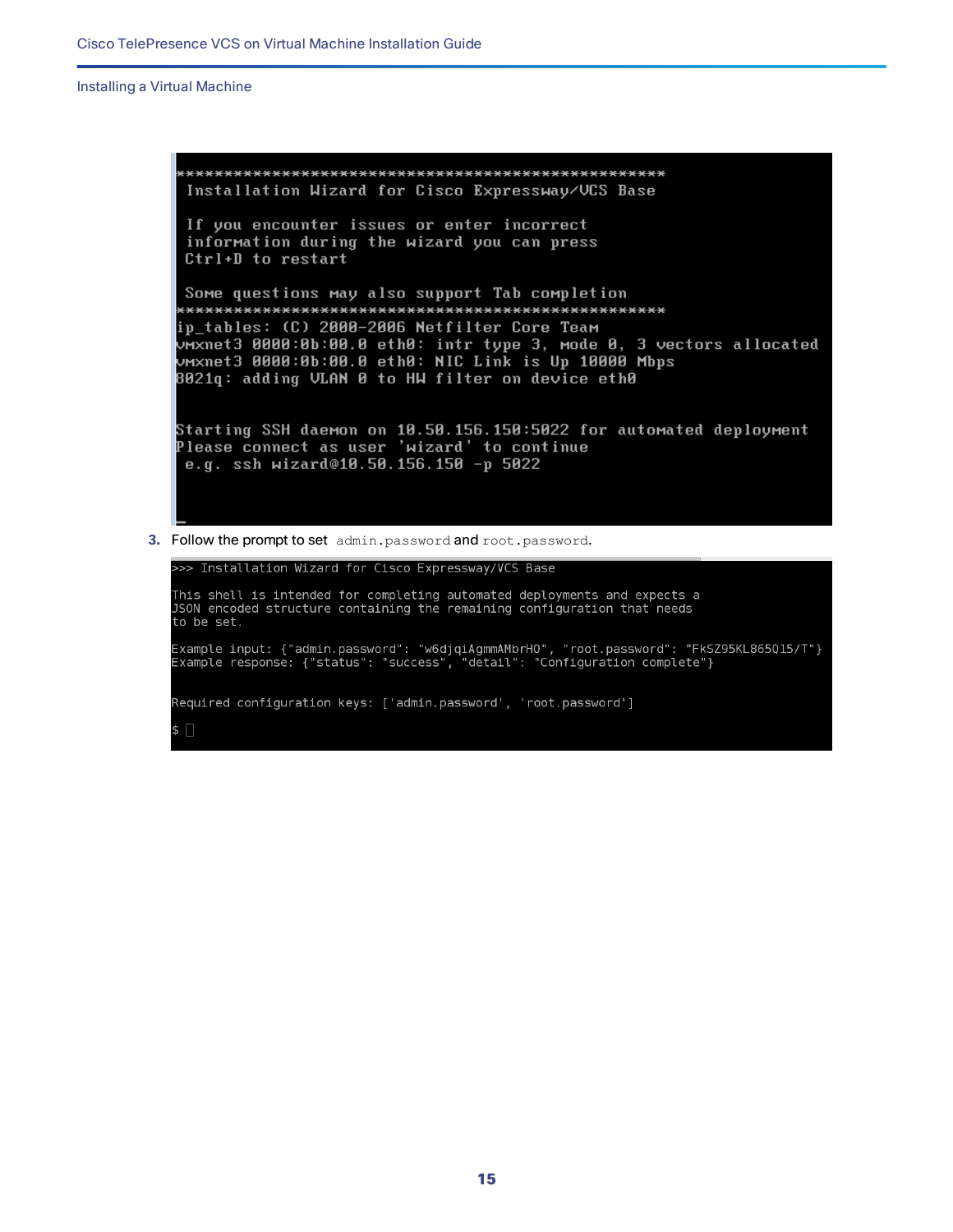

You should now be able to access the VCS using a web browser.

You can now order your release key; see [Ordering](#page-19-0) and Entering Release and Option Keys, page 20.

**Set the Root and Admin Password Using the Install Wizard**

- **1.** Select the VM guest and then select the **Console** tab.
- **2.** You are taken to the Install Wizard. **Note:** Ignore any warning about an unsupported SSH public key type and an RSA key being required.
- **3.** Enter and confirm your root and admin password.

```
Root password:
Please confirm the password:
Admin password:
Please confirm the password:
Installation wizard complete
Press Enter to continue the boot and apply the configuration
```
**4.** Press **Enter** to apply the configuration.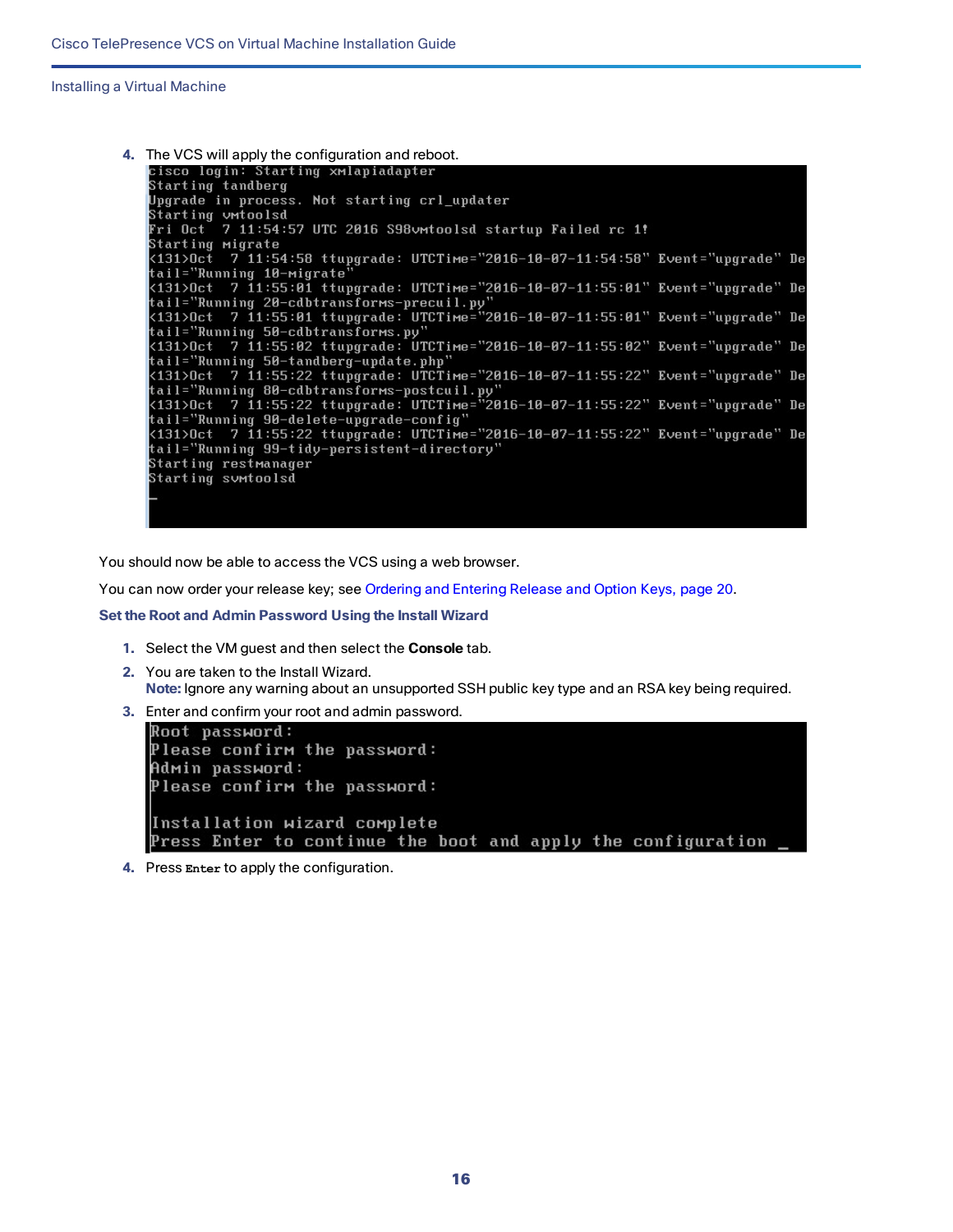

You should now be able to access the VCS using a web browser.

You can now order your release key; see [Ordering](#page-19-0) and Entering Release and Option Keys, page 20.

## <span id="page-16-0"></span>Deploying OVA to Standalone ESXi Host

These instructions represent a typical installation. The Deploy OVF Template wizard dynamically changes to reflect host configuration.

- **1.** If the .ova file is already preloaded onto the ESXi Host datastore (for example, in Cisco Business Edition 6000 deployments):
	- **a.** Using a web browser, go to https://<VMwareHost>/folder supplying any required credentials (typically the same username and password as used to log into the vSphere client).
	- **b.** Navigate through the index of datacenters to find the .ova file you want to deploy from the datastore.
	- **c.** Right click on the .ova file and select **Copy Link Location**.

(If the .ova file is not preloaded on the datastore, you can select and upload it in the following steps.)

**2.** Log in to the vSphere client to access the ESXi Host.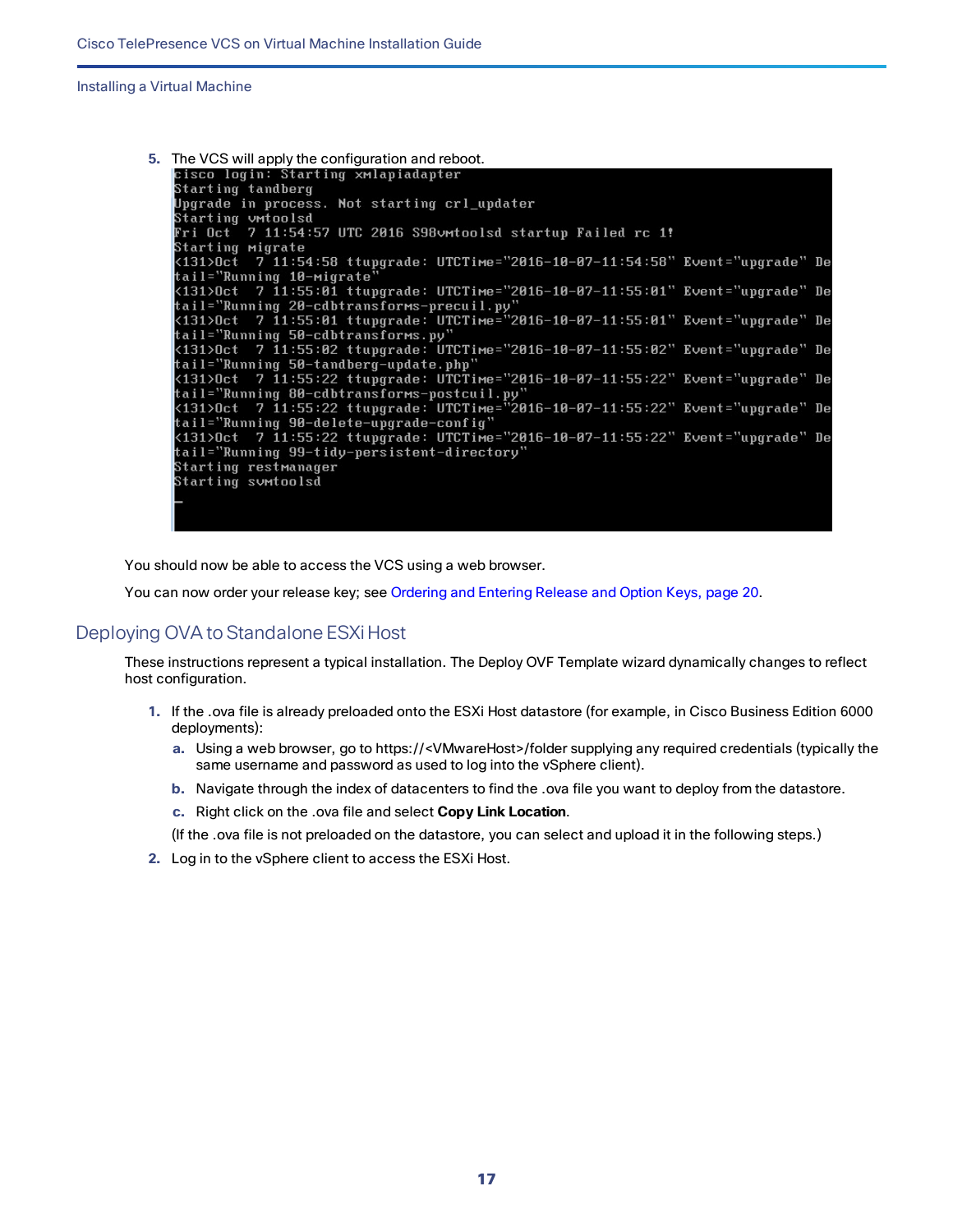**3.** Select **File > Deploy OVF Template**.

| File | Edit View Inventory Administration Plug-ins Help |   |                                   |
|------|--------------------------------------------------|---|-----------------------------------|
|      | New                                              |   | Inventory<br>itory                |
|      | Deploy OVF Template                              |   |                                   |
|      | Export                                           |   |                                   |
|      | Report                                           | ▶ | rmserver034 VMware ESXi, 5.0.0,   |
|      | Browse VA Marketplace                            |   | Getting Started Summary<br>Virtua |
|      | Print Maps                                       | ь |                                   |
|      | Exit                                             |   | What is a Host?                   |
|      |                                                  |   | A host is a computer that use     |

- **4.** On the **Source** page, identify where the .ova file is located, and then click **Next**.
	- If the .ova file is already preloaded onto the ESXi Host datastore, paste the URL you copied from step 1 above. You may have to re-enter username and password credentials so that the vSphere client can access the web server.
	- If the .ova file is not preloaded on the datastore, **Browse** to the location of the .ova file.

| <b>Source</b><br><b>OVF Template Details</b><br>Name and Location<br>Disk Format<br>Ready to Complete | Deploy from a file or URL<br>http://10.50.155.61/s42700.ova<br>Browse<br>▼<br>Enter a URL to download and install the OVF package from the Internet, or<br>specify a location accessible from your computer, such as a local hard drive, a<br>network share, or a CD/DVD drive. |
|-------------------------------------------------------------------------------------------------------|---------------------------------------------------------------------------------------------------------------------------------------------------------------------------------------------------------------------------------------------------------------------------------|
|-------------------------------------------------------------------------------------------------------|---------------------------------------------------------------------------------------------------------------------------------------------------------------------------------------------------------------------------------------------------------------------------------|

- **5.** On the **OVF Template Details** page, check that the Publisher certificate is valid and click **Next**.
- **6.** On the **End User License Agreement** page:
	- **a.** Read the EULA
	- **b.** If you accept the EULA, click **Accept** then **Next**.
- **7.** On the **Name and Location** page enter a **Name** for this VCS VM guest, for example "Virtual\_VCS" and click **Next**.

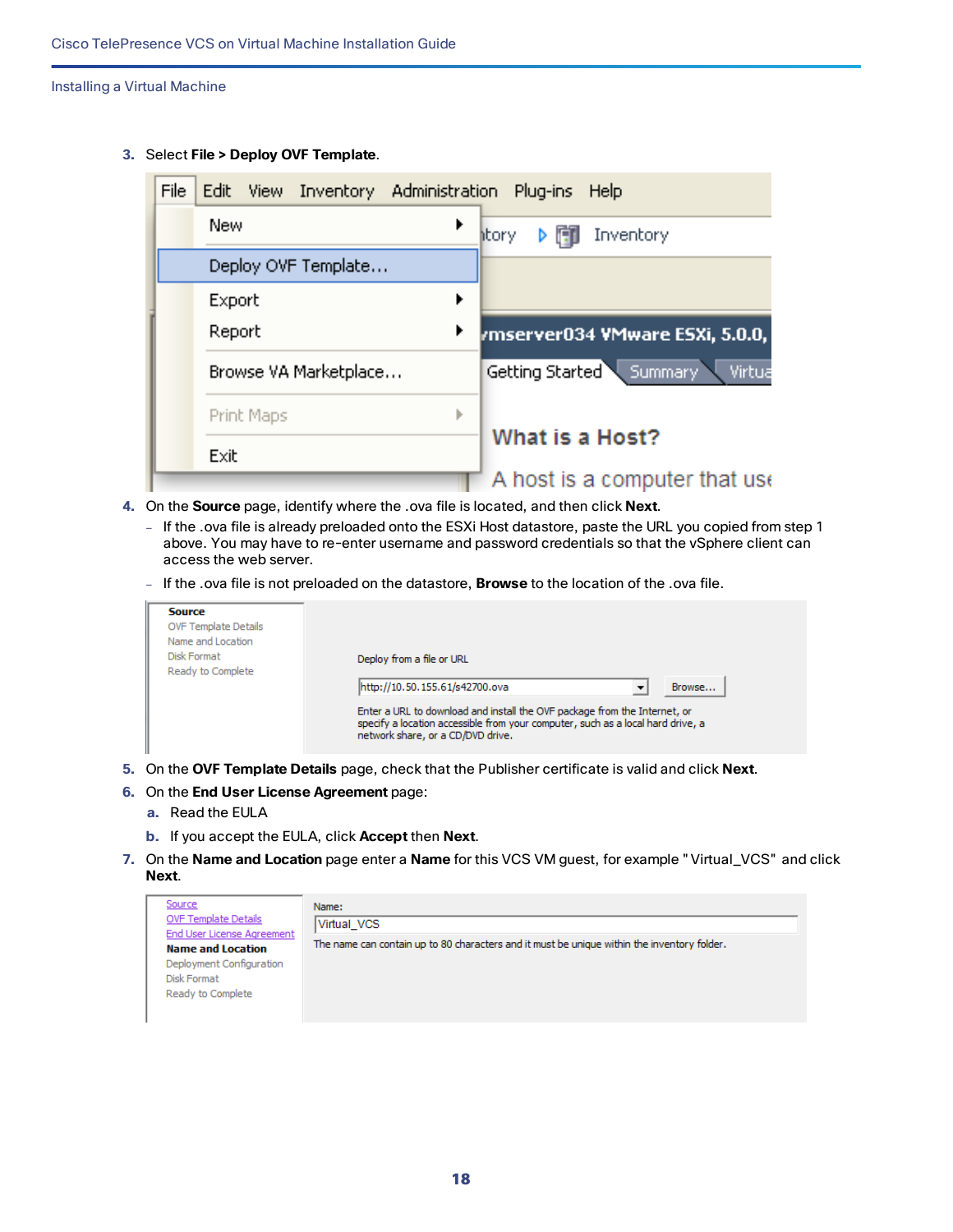- **8.** On the **Deployment Configuration** page, select the appropriately sized deployment:
	- **a.** Select *Small*, *Medium* or *Large* depending on the capabilities of the VMware host.

The default is *Medium*.See [Recommended](#page-6-2) Platform, page 7 for details about resource requirements. If the VMware host has insufficient resources, the virtual VCS will fail to power on / boot.

**b.** Click **Next**.

| Source                          |                                                                                                                                                                                       |
|---------------------------------|---------------------------------------------------------------------------------------------------------------------------------------------------------------------------------------|
| <b>OVF Template Details</b>     |                                                                                                                                                                                       |
| End User License Agreement      | Configuration:                                                                                                                                                                        |
| Name and Location               | Medium (typical)                                                                                                                                                                      |
| <b>Deployment Configuration</b> |                                                                                                                                                                                       |
| <b>Disk Format</b>              |                                                                                                                                                                                       |
| Ready to Complete               | Cisco TelePresence Video Communication Server medium configuration for typical deployments<br>Details:<br>CPU: 2 vCPU with 4800 MHz reservation<br>Memory: 6 GB with 6 GB reservation |

**9.** On the **Disk Format** page, ensure that the default disk format of **Thick Provision Lazy Zeroed** is selected and then click **Next**.

**Thin Provision** is not supported as VM performance may degrade during resizing of a partition.

| Source<br><b>OVF Template Details</b>           | Datastore:                            | datastore 1 |
|-------------------------------------------------|---------------------------------------|-------------|
| End User License Agreement<br>Name and Location | Available space (GB):                 | 325.8       |
| Deployment Configuration                        |                                       |             |
| <b>Disk Format</b>                              |                                       |             |
| Ready to Complete                               | <b>Thick Provision Lazy Zeroed</b>    |             |
|                                                 | <b>C</b> Thick Provision Eager Zeroed |             |
|                                                 | <b>C</b> Thin Provision               |             |
|                                                 |                                       |             |

- **10.** On the **Ready to Complete** page:
	- **a.** Confirm the deployment settings.
	- **b.** Select the **Power on after deployment** check box.
	- **c.** Click **Finish**.

The installation process will begin and a progress bar will be displayed.

The VCS ova is now deployed as a guest on the VM Host.

## <span id="page-18-0"></span>Configuring the VM Guest (ESXiHost)

These instructions describe how to configure the VM Guest as a standalone host using the Install Wizard.

#### **Note:**

- If you encounter issues or enter incorrect information during the wizard you can press Ctrl+D to restart.
- Ignore any warning about an unsupported SSH public key type and an RSA key being required.
- The pre-X8.9 default passwords of the admin and root accounts are well known. You must use strong passwords for these accounts. If your new system in on X8.9 or later, you must supply non-default passwords.
- The default timezone is UTC but you can search for your desired timezone. You can also change it later in the web interface by going to **System > Time**.
- The default values support tab completion.
- **1.** Select the VM guest and then select the **Console** tab. The VM guest will take some time to boot, create its second hard disk partition and then reboot to the Install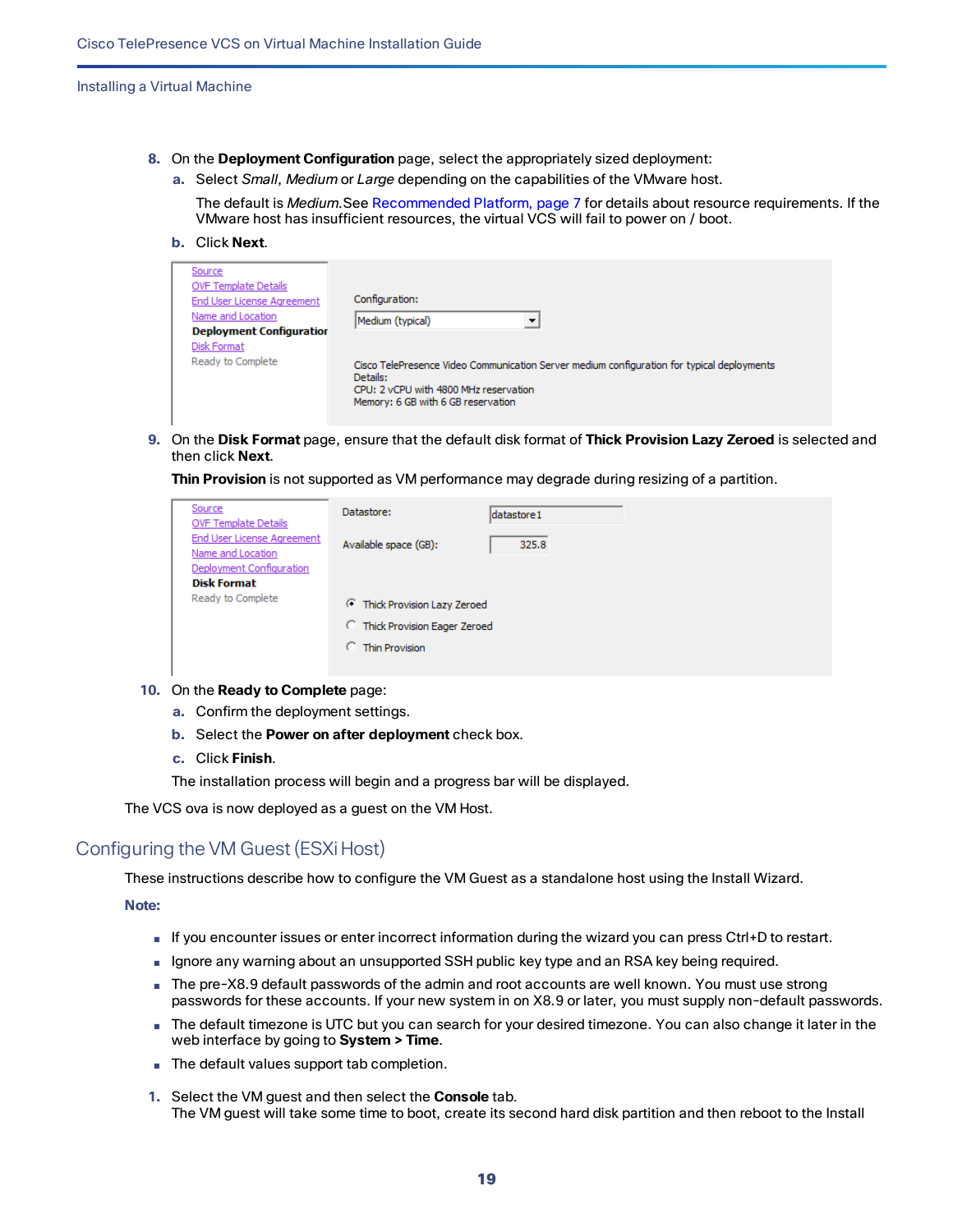Ordering and Entering Release and Option Keys

Wizard.

- **2.** Follow the prompts given by the install wizard to specify the following:
	- Whether you want to use IPv4, IPv6 or Both.
	- The LAN 1 IPv4 subnet mask of the VCS (if you have selected IPv4).
	- The IP address of the default gateway of the VCS.
	- The root password.
	- The admin password.
	- Whether you want to enable the web UI.
	- Whether you want to use SSH to administer the VCS.
	- The timezone.
- **3.** After the wizard is finished the following message will appear:

```
Installation wizard complete
Press Enter to continue the boot and apply the configuration.
Press Enter.
```
**4.** After it has applied the configuration and rebooted, the VCS is ready to use. You should now be able to access the VCS using a web browser.

You can now order your release key; see [Ordering](#page-19-0) and Entering Release and Option Keys, page 20.

## <span id="page-19-0"></span>Ordering and Entering Release and Option Keys

After the VCS ova has been deployed as a Guest on the VM Host, and you have set the root and admin passwords, you should be able to access the VCS through a web browser and order your release key.

- **1.** Log in to the VCS through a web browser, with username **admin** and password that you set.
- **2.** Follow the service setup wizard to define the purpose of the system, apply the release and options keys, then restart the system.

The wizard helps you through the configuration described in the rest of this topic, so you can ignore the rest of the topic if you are using the wizard.

If you do not want the wizard to guide you, click **Skip Service Setup Wizard**, then follow the rest of these instructions.

- **3.** Get release and option keys:
	- **a.** Go to the **Option keys** page (**Maintenance > Option keys**).
	- **b.** Copy the **Serial number**.
	- **c.** Use this serial number to order release and option keys for this VM VCS.

For full details on obtaining your release and option keys, see Appendix 2: VM VCS [Activation](#page-28-0) Process, [page](#page-28-0) 29.

When you have the release and option keys:

- **1.** Log in to the VCS via a web browser as admin.
- **2.** Enter the release and option keys:
	- **a.** Go to the **Option keys** page (**Maintenance > Option keys**).
	- **b.** Enter the release key provided in the **Release key** field.
	- **c.** Click **Set release key**.
	- **d.** For each option key provided:
		- **1.** Enter the option key value in the **Add option key** field.
		- **2.** Click **Add option**.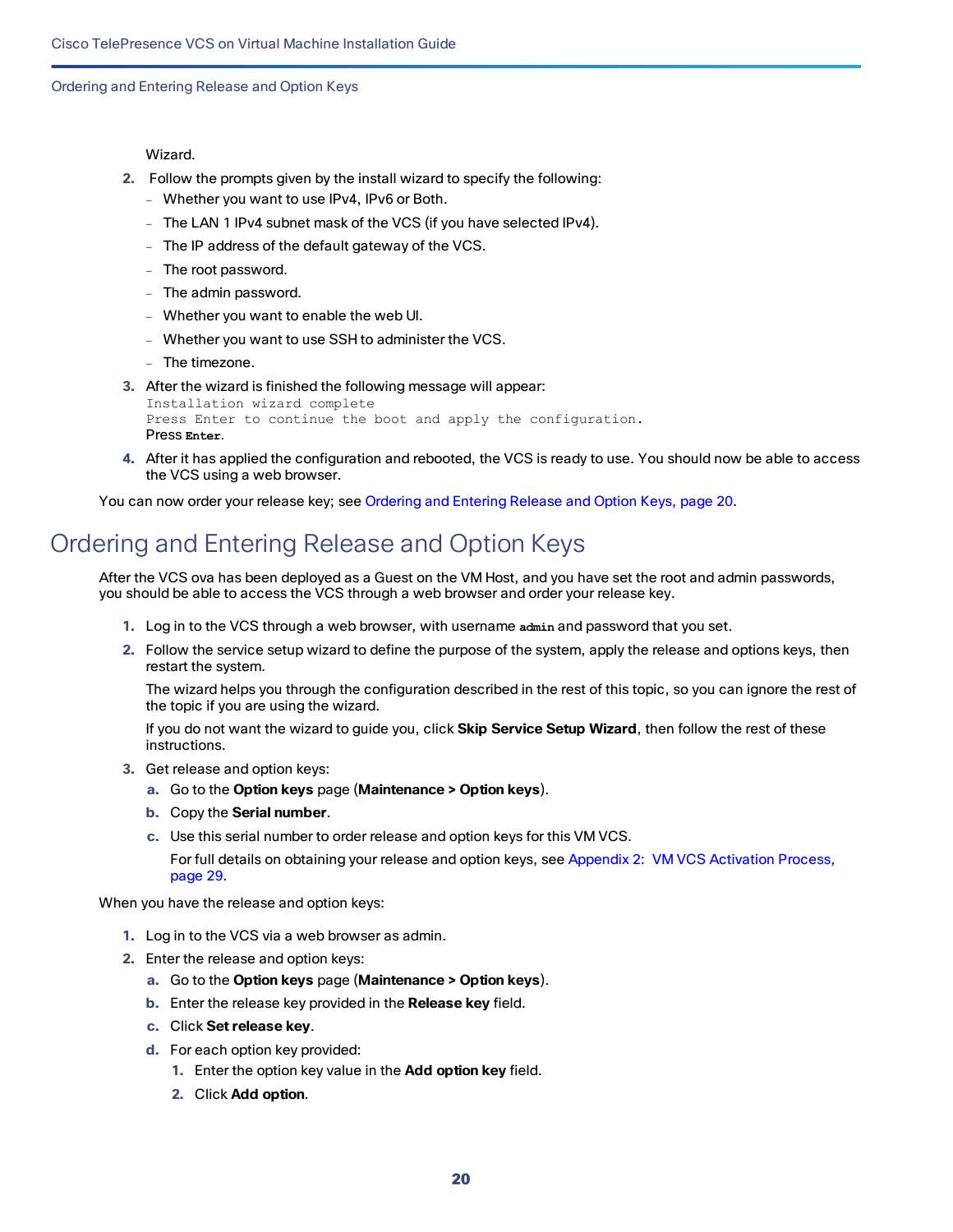### Creating a Backup of your System and Deleting Existing Snapshots

- **3.** Reboot the VCS to activate the licenses:
	- **a.** Go to the **Restart options** page (**Maintenance > Restart options**).
	- **b.** Click **Reboot**.
- **4.** After the reboot, log in to the web interface and configure the VCS, including DNS, NTP, zones, search rules and so on as required.

Follow the *Cisco VCS Basic [Configuration](http://www.cisco.com/en/US/products/ps11337/products_installation_and_configuration_guides_list.html) (Single VCS Control) Deployment Guide* to guide you through configuring this VM VCS ready for operation.

**5.** After the VCS has been configured it is good practice to backup the VCS configuration using the VCS backup facility.

## <span id="page-20-0"></span>Creating a Backup of your System and Deleting Existing Snapshots

We do not support VMware snapshots of your Cisco VCS. The process interferes with database timing and can negatively affect performance.

After installation, we instead recommend that you regularly create backups of your configuration.

To create a backup:

- **1.** Go to **Maintenance > Maintenance Mode** and switch **Maintenance Mode** *On*.
- **2.** Go to **Maintenance > Backup and Restore.**
- **3.** You can optionally add a password for your backup file.
- **4.** Click *Create system backup file*.
- **5.** Save the backup file.

To delete existing snapshots:

- **1.** Make a backup of your configuration (see above).
- **2.** Shutdown the Cisco VCS. Go to **Maintenance > Restart Options** and click *Shutdown*.
- **3.** Click *OK* to shut down the system.
- **4.** Power off the VM.
- **5.** Right-click on the VM and select *Manage Snapshots*.
- **6.** In the **Snapshot Manager**, select *Delete All Snapshots*.
- **7.** Click *Yes* in the confirmation dialog box.
- **8.** Click *Close* to exit the Snapshot Manager.

## <span id="page-20-2"></span><span id="page-20-1"></span>Hardware References

## Serial Interface

A VM VCS has no physical serial interface; the serial interface is accessible through the console tab of the VM guest.

You can use CTRL+ALT to exit from the Console window (this is identified in the bottom right corner of the vSphere Client window).

## <span id="page-20-3"></span>Ethernet Interfaces (NICs)

In VM VCS the LAN interfaces are Virtual NICs. Appropriate drivers are set up as VM VCS is installed; configuration of IP addresses is carried out through the standard VCS interface.

VM VCS allocates 3 virtual NICs: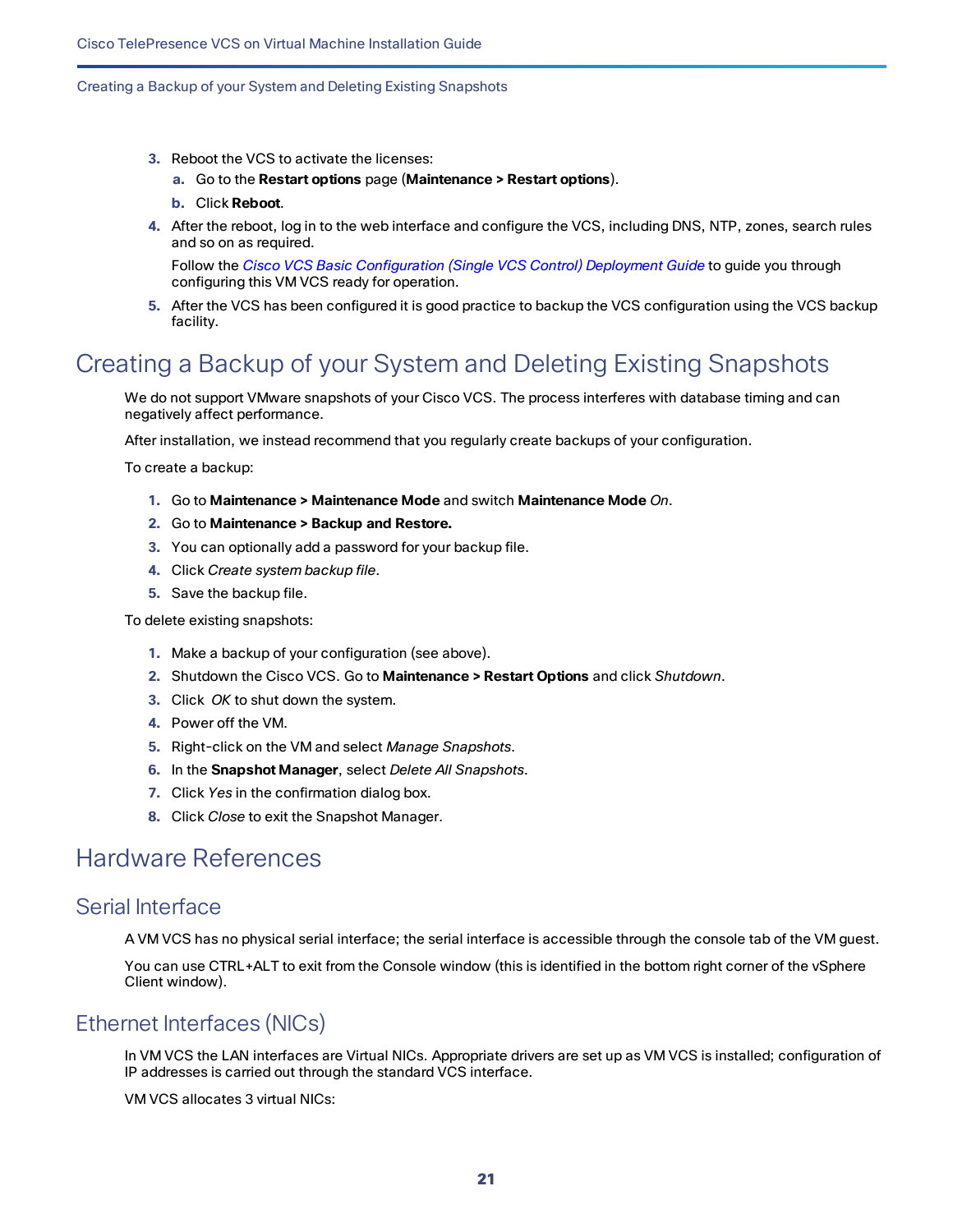#### Hardware References

- the first is used for the standard LAN 1 interface
- the second is used if Dual Network interfaces is enabled (LAN 2)
- the third is reserved for future use

## <span id="page-21-0"></span>Allocating a Virtual NIC to a Physical NIC Interface

Virtual NICs can be assigned to physical interfaces as follows:

- **1.** Ensure that the physical NIC on the VM host is connected and operational.
- **2.** Set up or check that there are Virtual Switches (vNetwork Distributed Switches) for each physical NIC. (Select the host on which the VM VCS will run, select the **Configuration** tab and select **Networking**.)
- **3.** Ensure that there is at least one Virtual Machine Port Group (with associated VLAN IDs) set up for each physical NIC.

To add a new Virtual Machine Port Group:

- **a.** Click **Properties** on the appropriate Virtual Switch or vNetwork Distributed Switch.
- **b.** Follow the network wizard.
- **4.** Note the name of a Virtual Machine Port Group connecting to the required NIC.
- **5.** Select the VM guest; right click it and select **Edit settings…**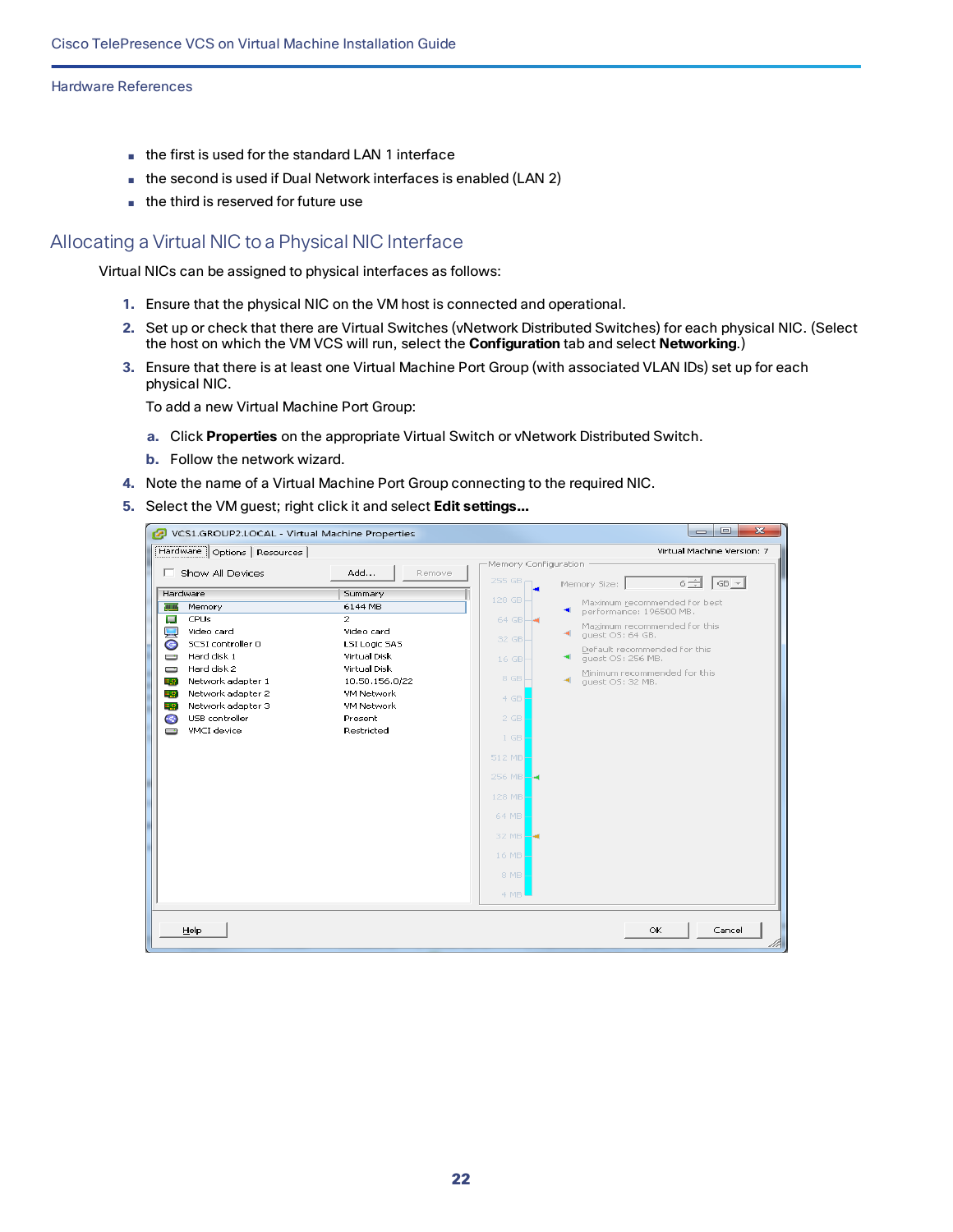#### Additional Information

| VCS1.GROUP2.LOCAL - Virtual Machine Properties                                                                                                                                                                                                                                                                |                                                                                                                                                                         |                                                                                                                                                                                                                            | $\overline{\mathbf{x}}$<br>$\Box$<br>$\qquad \qquad$ |
|---------------------------------------------------------------------------------------------------------------------------------------------------------------------------------------------------------------------------------------------------------------------------------------------------------------|-------------------------------------------------------------------------------------------------------------------------------------------------------------------------|----------------------------------------------------------------------------------------------------------------------------------------------------------------------------------------------------------------------------|------------------------------------------------------|
| Hardware   Options   Resources  <br>Show All Devices<br>Hardware<br>Memory<br><b>TETT</b><br>CPUs<br>$\Box$<br>Video card<br>SCSI controller 0<br>G<br>Hard disk 1<br>o<br>Hard disk 2<br>▭<br>Network adapter 1<br><b>Big)</b><br>Network adapter 2<br>me,<br>Network adapter 3<br>明治<br>USB controller<br>⊝ | Add<br>Remove<br>Summary<br>6144 MB<br>2<br>Video card<br><b>LSI Logic SAS</b><br>Virtual Disk<br>Virtual Disk<br>10.50.156.0/22<br>VM Network<br>VM Network<br>Present | Device Status<br>$\nabla$ Connected<br>$\nabla$ Connect at power on<br>Adapter Type<br>Current adapter:<br>VMXNET 3<br>MAC Address<br>00:50:56:97:01:7a<br>C Manual<br>C Automatic<br>Network Connection<br>Network label: | Virtual Machine Version: 7                           |
| VMCI device<br>ా                                                                                                                                                                                                                                                                                              | Restricted                                                                                                                                                              | 10.50.156.0/22                                                                                                                                                                                                             | $\overline{\phantom{a}}$                             |
| Help                                                                                                                                                                                                                                                                                                          |                                                                                                                                                                         | OK.                                                                                                                                                                                                                        | Cancel                                               |

**6.** Select the required network adaptor (Network adaptor 1 = LAN 1, Network adaptor 2 = LAN 2).

- **7.** Select the appropriate Network label (Virtual Machine Port Group) to associate the VCS LAN interface with the required physical NIC.
- **8.** After a few seconds the VCS will be able to communicate over the physical interface.

## <span id="page-22-1"></span><span id="page-22-0"></span>Additional Information

## Upgrading a VM VCS

## **Read this before you begin**

- To avoid any performance degradation we recommend that you upgrade the VCS while the system is inactive.
- If your Cisco VCS is registered for Hybrid Services: Your Management Connector must be up to date before you upgrade your Cisco VCS. You must authorize and accept any upgrades advertised by the Cisco Collaboration Cloud before attempting to upgrade.
- If the VCS is part of a cluster or is using provisioning or FindMe, follow the relevant *Cisco VCS Cluster Deployment Guide* instead of this procedure.

## **Upgrade procedure**

When upgrading a VM VCS you must use a .tar.gz file (available from the software download site), not an .ova file:

- **1.** Log in to the VCS VM web interface as an administrator.
- **2.** Backup the VCS from the **Backup** page (**Maintenance > Backup and restore**).
- **3.** Upgrade the VCS from the **Upgrade** page (**Maintenance > Upgrade**).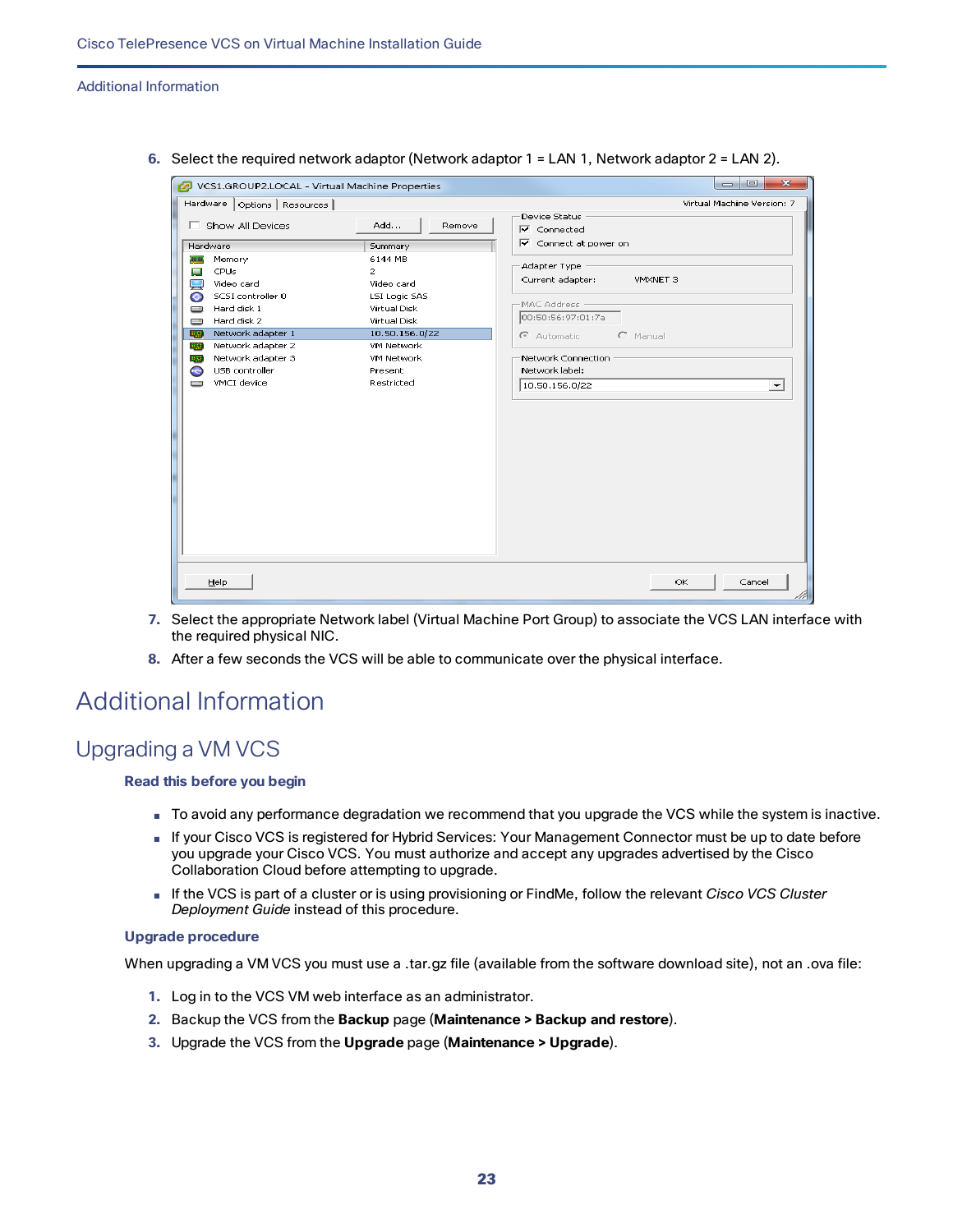## <span id="page-23-0"></span>Clustering for Resilience and Capacity

When clustering VM VCSs it is strongly recommended to use at least two physical hardware hosts – clustered VCSs are designed to support resilience and capacity.

To support hardware resilience, VCS peers must run on at least two different hardware platforms.

Each and every VCS peer in a cluster must be within a 15ms hop (30ms round trip delay) of each and every other VCS in or to be added to the cluster.

## <span id="page-23-1"></span>Migrating from a Physical Appliance to a VM

If you are migrating from a physical appliance to a VM VCS, the backup/restore process (**Maintenance > Backup and restore**) can be used to transfer configuration between the two installations. You will receive a warning message, but you will be allowed to continue.

## <span id="page-23-2"></span>Supported Features

## <span id="page-23-3"></span>vMotion

If you need to move VCS to a new host you must perform a host migration via vMotion.

There may be glitches (packet loss/jitter) in media for calls that are interworked by VCS as the VM is moved. We recommend that a vMotion move is carried out when there is low call activity on the VM VCS.

## <span id="page-23-4"></span>SAN with Fibre Interconnect

Use of a SAN with Fibre interconnect, rather than a NAS, is recommended in order to maximize the transfer speed.

## <span id="page-23-5"></span>Unsupported Features

## **VMware Fault Tolerant Mode**

VMware fault tolerant mode is not supported (because the VCS uses multiple cores).

## **VMware HA**

We do not support VMware High Availability. We recommend clustering for resilience. If you need to move a virtual VCS, you can use vMotion.

## **VMware Snapshots**

We do not support VMware snapshots. We recommend you take regular backups of the VCS instead.

## <span id="page-23-6"></span>**Licensing**

VM VCSs require licensing in the same way that the appliance VCS units require licensing.

If you copy the VM, the VCS serial number will change and the existing license keys will be invalidated. If you need to move VCS to a new host you must perform a host migration via vMotion.

## <span id="page-23-7"></span>Security Hardening

Information on how to deploy and operate VMware products in a secure manner is available from the [VMware](http://www.vmware.com/security/hardening-guides.html) Security [Hardening](http://www.vmware.com/security/hardening-guides.html) Guides.

## <span id="page-23-8"></span>Appendix 1: Troubleshooting

This section contains information to help in troubleshooting system issues.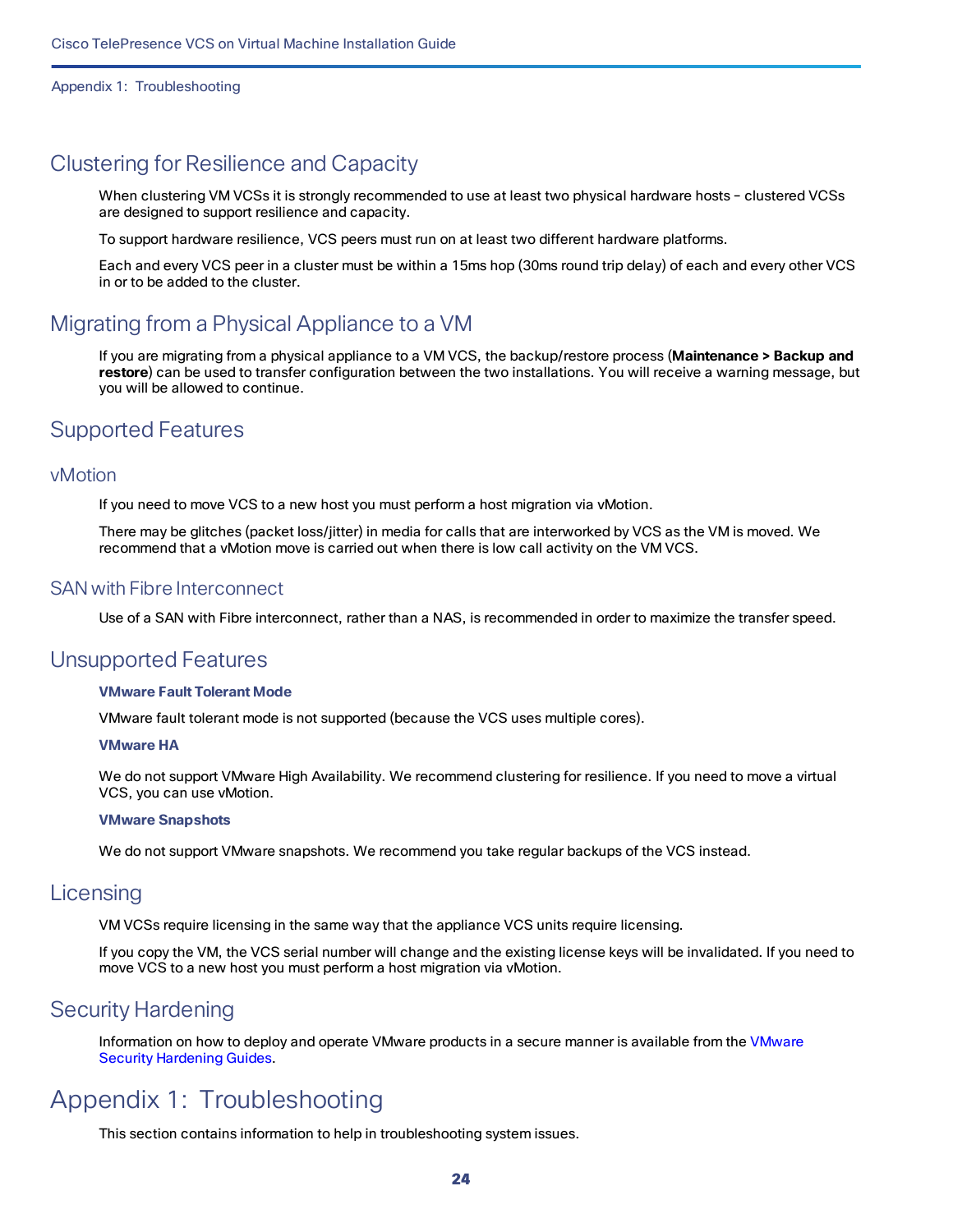## <span id="page-24-0"></span>Checking VMware Compatibility

If you are using third party hardware for hosting the VM VCS application, check the hardware compatibility. This can be done using the VMware compatibility guide tool available from [http://www.vmware.com/resources/compatibility/search.php.](http://www.vmware.com/resources/compatibility/search.php)

## <span id="page-24-1"></span>VMware Checklist

- **1.** Check the accessibility to the VM host server (by ping, physical console access, ssh remote access, KVMover-IP console, and so on).
- **2.** Check the network connectivity of the VMkernel (by executing the **vmkping** command using Tech Support Mode to verify network connectivity from the VMkernel NIC level).
- **3.** If you are having problems connecting to the vSphere Client management console, execute the command **/sbin/services.sh** from an SSH session to restart the ESXi management agent.
- **4.** Check the utilization of the VM host server (CPU utilization, memory utilization, disk access speed, storage access speed, network access status, power utilization, and so on).

If any specific application causes high utilization, stop or restart this application to isolate the overall VM host performance level. Alternatively execute the command **esxtop** from Tech Support Mode to list all system processes running on the ESXi host application.

**5.** Check the ESXi server file log (hostd.logs) under the folder /var/log/vmware.

This log contains common error logs such as iSCI naming error, authentication error, host convertibility error, and so on.

- **6.** Verify that there is adequate disk space available on the physical volume that stores the database files, and free up disk space if necessary.
- **7.** Validate the authentication to the vCenter Server database. The vCenter Server service may not be able to authenticate with the database if:
	- **a.** There are permission issues with the database when importing from one instance to another.
	- **b.** The password on the account you are using to authenticate to the database has changed but the password in the registry has not changed as well.
	- **c.** The vCenter Server database user is not granted correct permissions.

## <span id="page-24-2"></span>Isolating a Possible Root Cause

| Potential<br>issue area | What to look for                                                                                                                                                                                                                    |
|-------------------------|-------------------------------------------------------------------------------------------------------------------------------------------------------------------------------------------------------------------------------------|
| Storage                 | Look for the VM store application image stored either on the local drive, SAN or NFS. VMs often freeze<br>or hang up if the application failed to access the storage. Possible error messages are:                                  |
|                         | ■ vCenter Server does not start<br>• vCenter Server is slow to respond<br>• vCenter Server fails after an indefinite amount of time                                                                                                 |
| Network                 | Any network failure or locking causes a connection failure between the VM and the virtual network.<br>Also, if using NFS or iSCSI, storage may cause application failures because the application cannot<br>access the file system. |
| <b>DNS</b>              | DNS server failures or communication failures between DNS and the VM server may cause the<br>VMware application or the VM VCS application to fail.                                                                                  |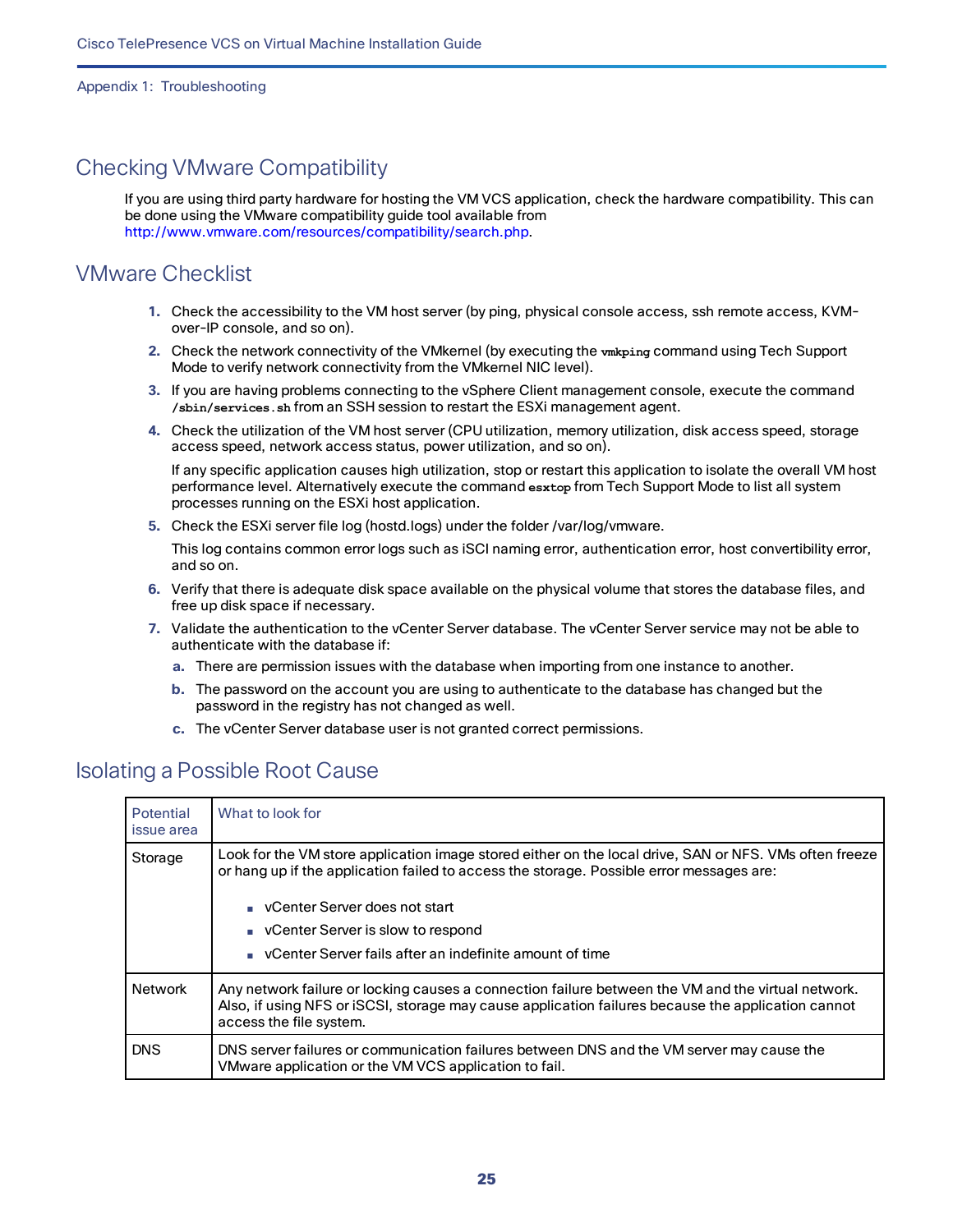| Potential<br>l issue area | What to look for                                                                                       |
|---------------------------|--------------------------------------------------------------------------------------------------------|
| l vCenter                 | If vCenter is not operating properly, even though the VM VCS application is still up and running, you  |
| Server                    | may lose connection to the VM VCS application from the network.                                        |
| Host                      | Check any critical alarms on the VM application for events on the host or application level (check the |
| application               | event information from vSphere Client).                                                                |

## <span id="page-25-0"></span>Possible Issues

## **Medium OVA fails to install on UCS host with 2 \* 2.4 GHz CPU**

Prior to X8.7.1, the OVA file CPU reservation requirement was strictly enforced at 4800 MHz. Natural variations in hardware means that some UCS tested reference configurations with 2 \* 2.4 GHz cores were not providing exactly 4800 MHz, and the OVA would not install.

We recommend installing an X8.7.1 (or later) OVA if you encounter this issue with an earlier version.

#### **VM image fails to boot**

If the VM image fails to boot, check the VT (Virtualization Technology) setting in BIOS. This needs to be enabled for hosting VMs. If it is not set, set it and re-install ESXi then load the .ova file.

### **VCS application fails to start**

Look at the /tmp/hwfail file – its content will indicate any violations in the installation.

For example, VCS reserves 3 virtual NICs – these are required in the VCS, do not try deleting one or more of them otherwise hwfail will be created and the VM VCS will not run.

#### **Configured NTP does not work**

For NTP to work on VCS, the same NTP must also be configured on the VM host.

#### **Guest console in vSphere 5 fails to run on some Microsoft platforms**

When attempting to open a console screen from vSphere for the VM:

- Error message: "The VMRC console has disconnected...attempting to reconnect."
- Screen remains black

The following operating systems are at risk:

- Windows 7 64 bit reported on VMware forum [\(http://communities.vmware.com/thread/333026](http://communities.vmware.com/thread/333026))
- Windows Server 2008 R2 (64-bit) found by use

#### **Web page/IP address unreachable after OVA deployment**

This issue can be caused by a cache issue in the gateway switch.

To resolve, access vCenter, go to the console and ping the gateway: **ping** *<gateway\_ip\_address>*.

#### **Web page unreachable while taking snapshot**

When taking a snapshot, the entire state of the virtual machine is stunned (paused) so snapshot files can be written to disk.

To resolve, shut down the VM before taking snapshots.

For more information about taking snapshots refer to VMware's article, Taking a [snapshot](http://kb.vmware.com/selfservice/search.do?cmd=displayKC&docType=kc&docTypeID=DT_KB_1_1&externalId=1013163) with virtual machine memory renders the virtual machine to an inactive state while the memory is written to disk [\(1013163\)](http://kb.vmware.com/selfservice/search.do?cmd=displayKC&docType=kc&docTypeID=DT_KB_1_1&externalId=1013163).

#### **Clustering status incorrect after recreating a VM within a cluster**

When recreating a VM within a cluster, the cluster must be broken and recreated for it to function correctly.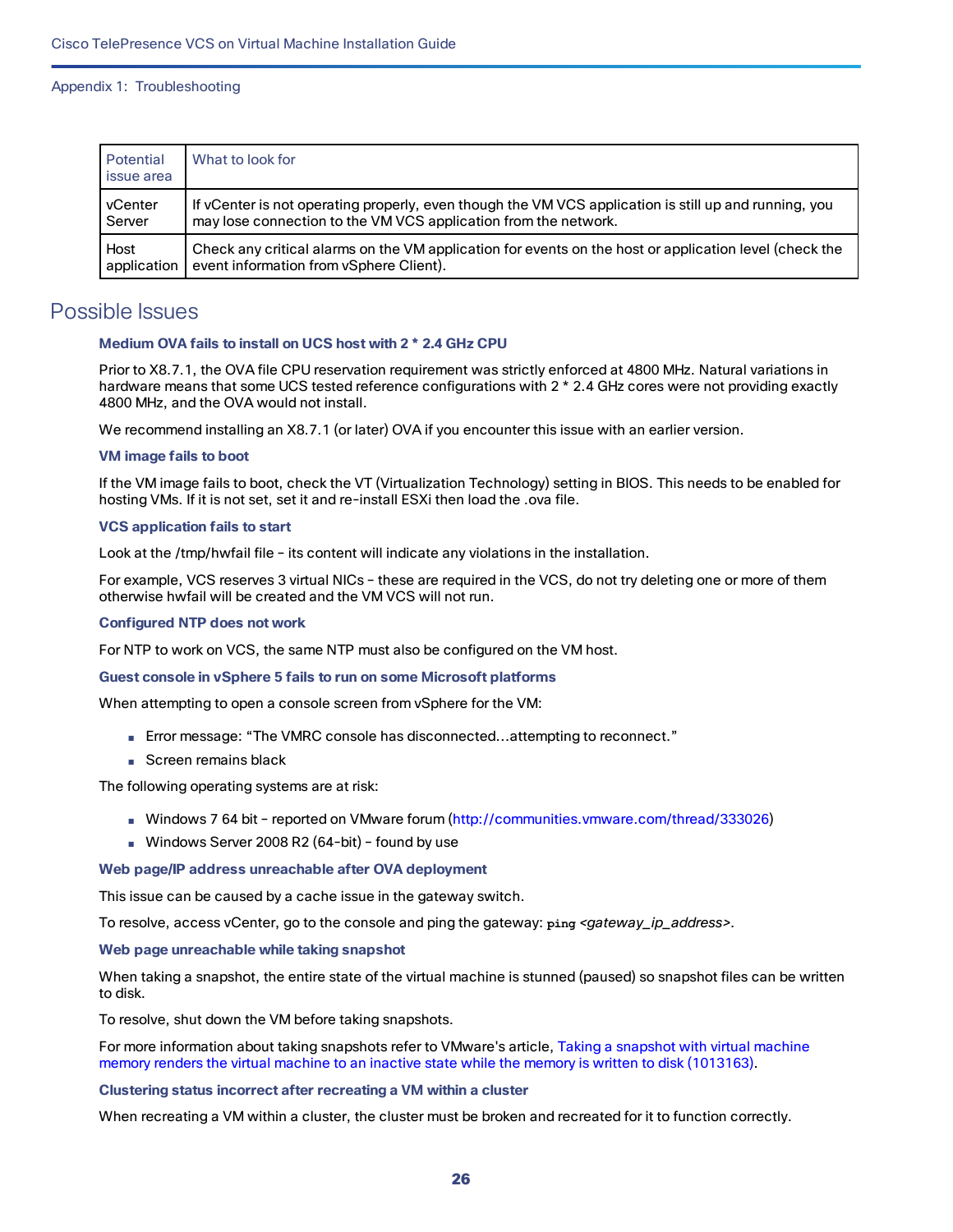To resolve, take the following steps:

- **1.** Back up the existing configuration from the original node you want to recreate.
- **2.** Upgrade all nodes to X8.9.
- **3.** Shut down guest on the original node.
- **4.** Start up a new VM using the X8.9 .ova file and give it the same IP address as the original node.
- **5.** Power on the new VM and assign it a new release key.
- **6.** Restore the backup configuration from the original node onto the new VM.
- **7.** Rebuild the cluster and add the cluster configuration on the other nodes.
- **8.** After approximately 10 minutes, clustering status on the **Status > Clustering page** should accurately indicate a normal status for the cluster.

#### **Raid controller synchronization**

If the VMware system is synchronizing its RAID disks, disk performance is seriously degraded. It is strongly recommended that VCS is not installed or run on VM platforms where RAID disks are in a degraded or synchronizing state.

## <span id="page-26-0"></span>Analyzing the Cause of VMware Issues

If VMware is causing problems on the VCS host, you are initially recommended to collect logs from the host for analysis:

- **1.** Using the vSphere client (or the vCenter Server managing this ESXi host) connect to the ESXi host on which the VCS is running.
- **2.** Go to **File > Export > Export System logs**, choose the appropriate ESXi host and go with the default settings.

After you have downloaded the logs analyze them, or have them analyzed to determine the issue.

More information on exporting logs can be found at [http://kb.vmware.com/selfservice/microsites/search.do?language=en\\_US&cmd=displayKC&externalId=653.](http://kb.vmware.com/selfservice/microsites/search.do?language=en_US&cmd=displayKC&externalId=653)

## <span id="page-26-1"></span>Active Options Only Indicates '150 Traversal Calls' or '3750 Registrations' for Large **Deployments**

To utilize the Large scale capabilities (500 traversal calls and 5000 registrations) of the Cisco VCS, the VM platform must have an active 10Gb network connection.

## <span id="page-26-2"></span>Restoring Default Configuration (Factory Reset)

Very rarely, it may become necessary to run the "factory-reset" script on your system. This reinstalls the software image and resets the configuration to the functional minimum.

**Note**: Restoring the default configuration causes the system to use its current default values, which may be different from the previously configured values, particularly if the system has been upgraded from an older version. In particular this may affect port settings, such as multiplexed media ports. After restoring the default configuration you may want to reset those port settings to match the expected behavior of your firewall.

## <span id="page-26-3"></span>Prerequisite Files

The **factory-reset** procedure described below rebuilds the system based on the most recent successfully-installed software image. The files that are used for this reinstallation are stored in the **/mnt/harddisk/factory-reset/** folder on the system. These files are: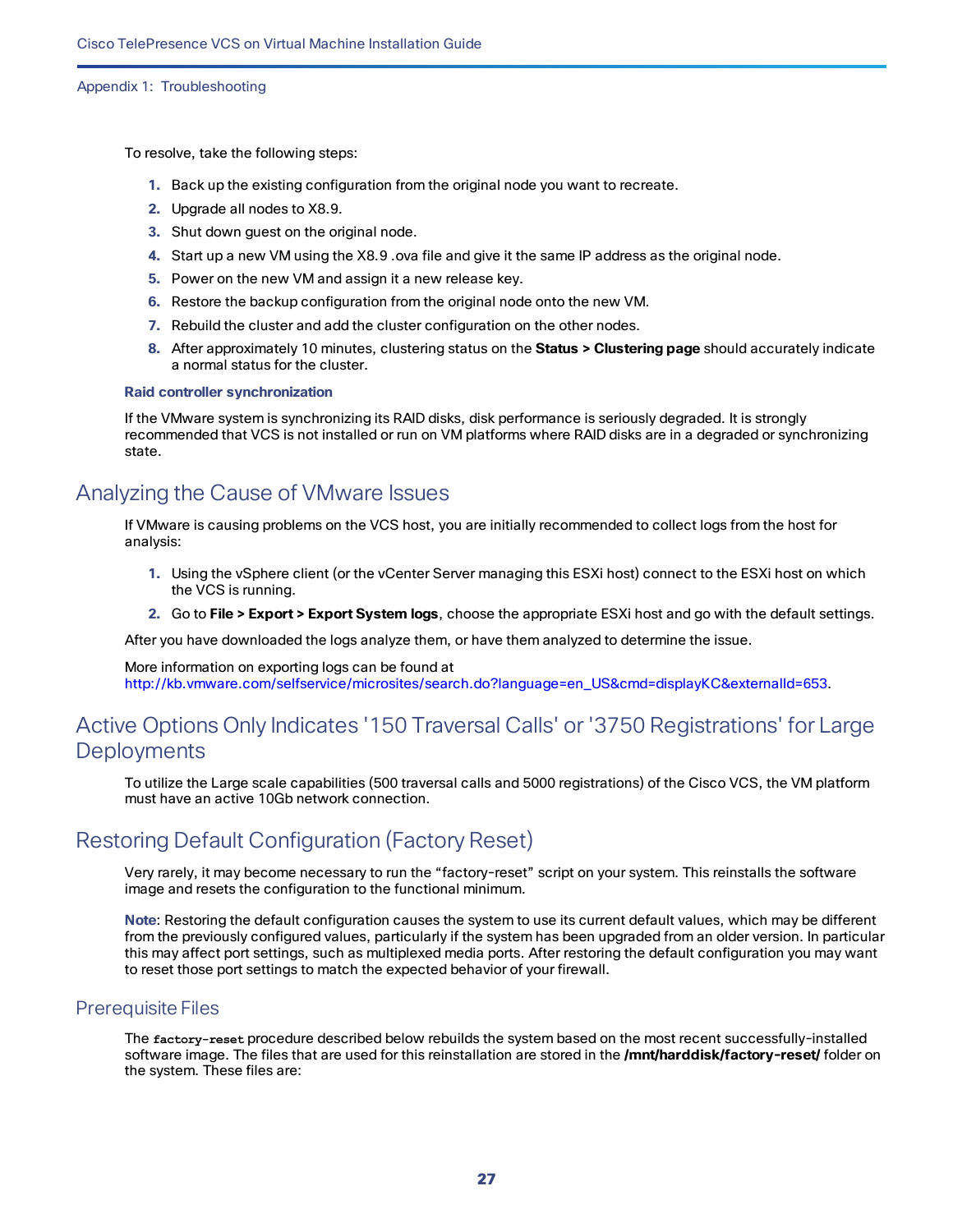- A text file containing just the 16-character Release Key, named **rk**
- A file containing the software image in tar.gz format, named **tandberg-image.tar.gz**

In some cases (most commonly a fresh VM installation that has not been upgraded), these files will not be present on the system. If so, these files must first be put in place using SCP as root.

## <span id="page-27-0"></span>Performing a Reset to Default Configuration

The following procedure must be performed from the serial console. This is because the network settings will be rewritten, so any SSH session used to initiate the reset would be dropped and the output of the procedure would not be seen.

The process takes approximately 20 minutes.

- **1.** Log in to the system as **root**.
- **2.** Type **factory-reset**
- **3.** Answer the questions as required:

The recommended responses will reset the system completely to a factory default state.

| Prompt                                   | Recommended response |  |
|------------------------------------------|----------------------|--|
| Keep option keys [YES/NO]?               | <b>NO</b>            |  |
| Keep FIPS140 configuration [YES/NO]?     | NO                   |  |
| Keep IP configuration [YES/NO]?          | <b>NO</b>            |  |
| Keep ssh keys [YES/NO]?                  | <b>NO</b>            |  |
| Keep ssl certificates and keys [YES/NO]? | <b>NO</b>            |  |
| Keep root and admin passwords [YES/NO]?  | <b>NO</b>            |  |
| Save log files [YES/NO]?                 | <b>NO</b>            |  |

- **4.** Confirm that you want to proceed.
- **5.** After the serial boots, you will be taken to the Install Wizard. Some of the questions in the wizard may be skipped depending on your responses in step 3.

**Note:** If you were using FIPS140 and you wish to enable it again see the relevant section in the *Cisco VCS Administration Guide* on the [Maintain](http://www.cisco.com/c/en/us/support/unified-communications/telepresence-video-communication-server-vcs/products-maintenance-guides-list.html) and Operate Guides page.

**Note:** Reset functionality comes built in to the CE1100 through the Internal Recovery Partition (IRP). See the *Cisco VCS CE1100 Appliance Installation Guide* on the Install and [Upgrade](http://www.cisco.com/c/en/us/support/unified-communications/telepresence-video-communication-server-vcs/products-installation-guides-list.html) Guides page for more information.

## <span id="page-27-1"></span>Resetting Your Administrator Password or Root Password

If you have forgotten the password for either an administrator account or the **root** account and you are using a VM (Virtual Machine) VCS, you can reset it using the following procedure:

- **1.** Open the vSphere client.
- **2.** Click on the link **Launch Console**.
- **2.** Reboot the VCS.
- **3.** In the vSphere console log in with the username **pwrec**. No password is required.
- **4.** When prompted, select the account (*root* or the username of the administrator account) whose password you want to change.
- **5.** You will be prompted for a new password.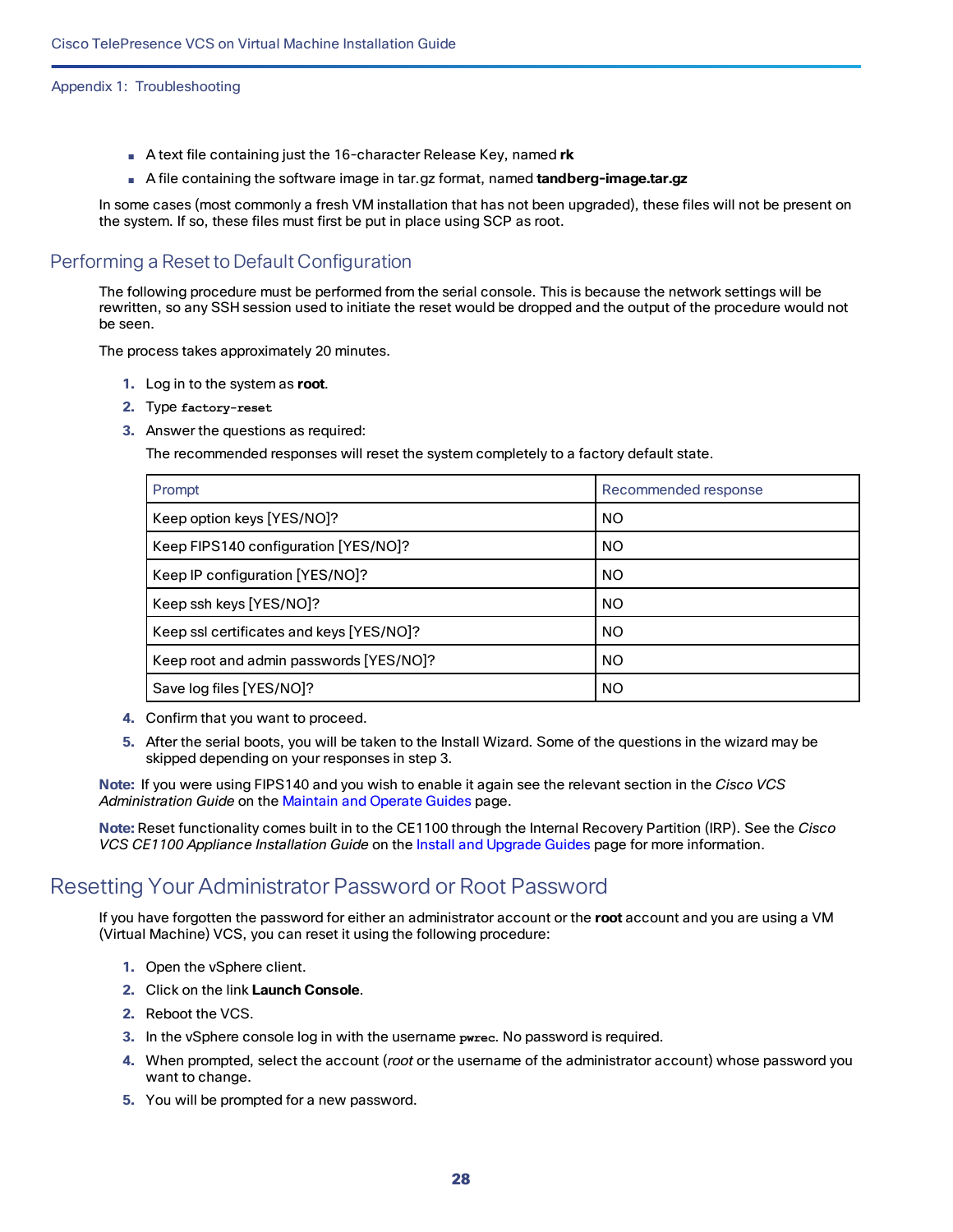#### Appendix 2: VM VCS Activation Process

The **pwrec** account is only active for one minute following a reboot. After that time you will have to reboot the system again to reset the password.

## <span id="page-28-0"></span>Appendix 2: VM VCS Activation Process

After you have installed the Cisco TelePresence Video Communication Server VM, you can use this procedure to activate your Cisco TelePresence Video Communication Server software. If you're using the service setup wizard, you can ignore this topic. The wizard guides you through completing this configuration.

- **1.** You will have received your Product Authorization Keys (PAKs) via email. The VCS software can be downloaded from [http://software.cisco.com/download/navigator.html](http://software.cisco.com/download/navigator.html?mdfid=283613663&i=rm).
- **2.** After the VM VCS software is installed, retrieve the 8 character serial number from the **Option keys** page (**Maintenance > Option keys**) or from the bottom right hand corner of the VCS web interface.

| <b>Option keys</b>                                                                   |                                                                           | You are here: Maintenance > Option keys |
|--------------------------------------------------------------------------------------|---------------------------------------------------------------------------|-----------------------------------------|
| $Key =$                                                                              | <b>Description</b>                                                        | ۰<br>T                                  |
| Unselect all<br>Select all<br><b>Delete</b>                                          |                                                                           |                                         |
| <b>System information</b>                                                            |                                                                           | $\equiv$                                |
| Hardware serial number                                                               |                                                                           |                                         |
| Active options                                                                       | 0 Non Traversal Calls, 0 Traversal Calls, 2500 Registrations, Encryption. |                                         |
| Software option                                                                      |                                                                           |                                         |
| Add option key                                                                       | (i)                                                                       |                                         |
| Add option                                                                           |                                                                           |                                         |
| User: admin Access: Read-write System host name: int-sc-taa22 System time: 12:06 GMT |                                                                           | Language: en_US S/N:<br>Version: X7.2.1 |

- **3.** Register your software and feature PAKs at the customer licensing portal to retrieve your **Release** key and any relevant **Option** keys:
	- **a.** Go to [www.cisco.com/go/license](http://www.cisco.com/go/license) and sign in.
	- **b.** If necessary, click **Continue to Product License Registration**.
	- **c.** Follow the onscreen instructions to register your software PAK (with a part number prefix of LIC-SW-VMVCS), utilizing the product serial number obtained from the previous step.
	- **d.** Continue to register any applicable feature PAK.

You will shortly receive 2 emails containing your Release and Option keys.

- **4.** Enter your **Release key** and any **Option keys** on the **Option keys** page (**Maintenance > Option keys**) on the VCS web interface.
- **5.** Restart the VCS (**Maintenance > Restart options**).

Only one restart is required after the release key and option keys have been entered.

## <span id="page-28-1"></span>Appendix 3: Deploying Multiple Datastores

This process should be carried out during the initial build of the VM host, if the VM host has two or more RAID arrays of disk storage. This configuration enables vSphere / vCenter to know about all the datastores.

- **1.** From vSphere or vCenter Inventory list select the relevant Host.
- **2.** Select the **Configuration** tab.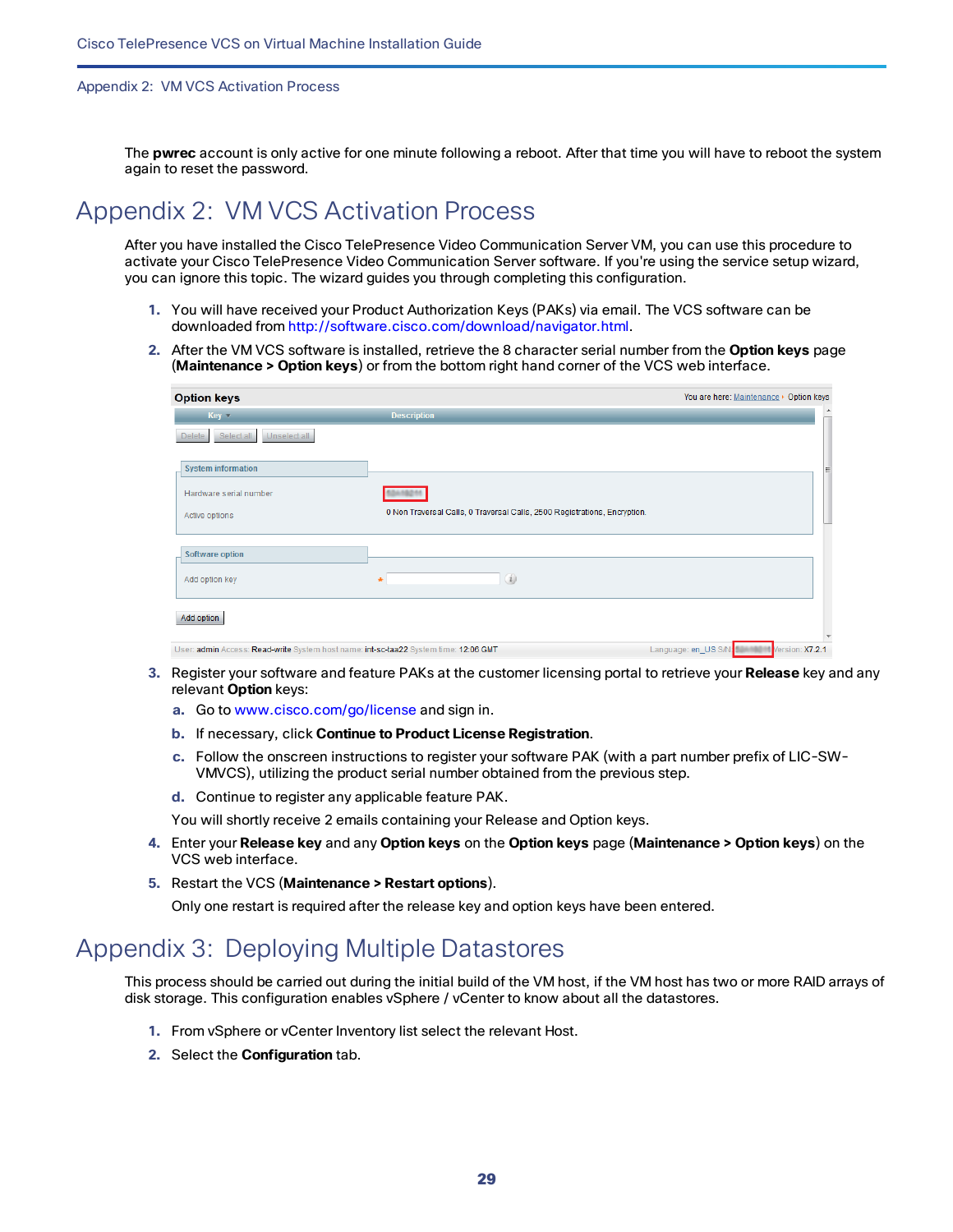**3.** Select **Storage**.

| 10.50.159.84 - vSphere Client                            |                                                                                                                                         |                                                                                                                                          | $\Box$ e $\mathsf{x}$ |  |  |  |  |  |
|----------------------------------------------------------|-----------------------------------------------------------------------------------------------------------------------------------------|------------------------------------------------------------------------------------------------------------------------------------------|-----------------------|--|--|--|--|--|
| Edit View Inventory Administration Plug-ins Help<br>File |                                                                                                                                         |                                                                                                                                          |                       |  |  |  |  |  |
| G                                                        | Home <b>b</b> <sub>n</sub> <sup>1</sup> Inventory <b>b</b> iii Inventory                                                                |                                                                                                                                          |                       |  |  |  |  |  |
| 國<br>$\bullet$                                           |                                                                                                                                         |                                                                                                                                          |                       |  |  |  |  |  |
| 10.50.159.84                                             |                                                                                                                                         | vm-vodafone1 VMware ESXi, 5.0.0, 469512   Evaluation (60 days remaining)                                                                 |                       |  |  |  |  |  |
|                                                          | Getting Started Summary<br>Virtual Machines<br>Resource Allocation Performance<br>Configuration Local Users & Groups Events Permissions |                                                                                                                                          |                       |  |  |  |  |  |
|                                                          | <b>Hardware</b><br>Datastores Devices<br>View:                                                                                          |                                                                                                                                          |                       |  |  |  |  |  |
|                                                          | <b>Health Status</b>                                                                                                                    | Refresh<br>Delete<br>Add Storage<br>Rescan All<br><b>Datastores</b>                                                                      |                       |  |  |  |  |  |
|                                                          | Processors<br>Memory                                                                                                                    | Identification<br>Hardware Acceleration<br>Device<br>Drive Type<br>Capacity<br>Free Type<br>Last Update                                  |                       |  |  |  |  |  |
|                                                          | Storage                                                                                                                                 | Local LSI Disk (n Non-SSD<br>datastore1<br>130.05 GB VMFS5<br>11/17/2011 8:16:37 AM<br>Not supported<br>131.00 GB                        |                       |  |  |  |  |  |
|                                                          | Networking                                                                                                                              |                                                                                                                                          |                       |  |  |  |  |  |
|                                                          | <b>Storage Adapters</b><br>Network Adapters                                                                                             |                                                                                                                                          |                       |  |  |  |  |  |
|                                                          | <b>Advanced Settings</b>                                                                                                                |                                                                                                                                          |                       |  |  |  |  |  |
|                                                          | Power Management                                                                                                                        |                                                                                                                                          |                       |  |  |  |  |  |
|                                                          | <b>Software</b>                                                                                                                         |                                                                                                                                          |                       |  |  |  |  |  |
|                                                          | <b>Licensed Features</b>                                                                                                                |                                                                                                                                          |                       |  |  |  |  |  |
|                                                          | <b>Time Configuration</b>                                                                                                               | <b>Datastore Details</b>                                                                                                                 |                       |  |  |  |  |  |
|                                                          | <b>DNS and Routing</b><br><b>Authentication Services</b>                                                                                | Properties                                                                                                                               |                       |  |  |  |  |  |
|                                                          | Virtual Machine Startup/Shutdown                                                                                                        |                                                                                                                                          |                       |  |  |  |  |  |
|                                                          | Virtual Machine Swapfile Location                                                                                                       |                                                                                                                                          |                       |  |  |  |  |  |
|                                                          | Security Profile<br><b>Host Cache Configuration</b>                                                                                     |                                                                                                                                          |                       |  |  |  |  |  |
|                                                          | <b>System Resource Allocation</b>                                                                                                       |                                                                                                                                          |                       |  |  |  |  |  |
|                                                          | Agent VM Settings                                                                                                                       |                                                                                                                                          |                       |  |  |  |  |  |
|                                                          | <b>Advanced Settings</b>                                                                                                                |                                                                                                                                          |                       |  |  |  |  |  |
| <b>Recent Tasks</b>                                      |                                                                                                                                         | Name, Target or Status contains: v                                                                                                       | Clear X               |  |  |  |  |  |
| Name<br>Target                                           | Details<br>Status                                                                                                                       | Completed Time<br>Initiated by<br>Requested Start Ti $\leftarrow$ Start Time                                                             |                       |  |  |  |  |  |
| Rescan VMFS<br>Π<br>Rescan all HBAs                      | 10.50.159.84<br>Completed<br>图 10.50.159.84<br>Completed                                                                                | 11/17/2011 8:16:37  11/17/2011 8:16:37  11/17/2011 8:16:37<br>root<br>11/17/2011 8:16:36  11/17/2011 8:16:36  11/17/2011 8:16:37<br>root |                       |  |  |  |  |  |
|                                                          |                                                                                                                                         |                                                                                                                                          |                       |  |  |  |  |  |
| <b>V</b> Tasks                                           |                                                                                                                                         | Evaluation Mode: 60 days remaining                                                                                                       | root                  |  |  |  |  |  |

- **4.** Select **Add Storage …** (on the right hand side window).
- **5.** Select **Disk/Lun** and click **Next**.

| Add Storage                                                                                                                  |                                                                                                                                                                                                                                                                                                                                                                                  |
|------------------------------------------------------------------------------------------------------------------------------|----------------------------------------------------------------------------------------------------------------------------------------------------------------------------------------------------------------------------------------------------------------------------------------------------------------------------------------------------------------------------------|
| <b>Select Storage Type</b>                                                                                                   | Specify if you want to format a new volume or use a shared folder over the network.                                                                                                                                                                                                                                                                                              |
| ⊟ Disk/LUN<br>Select Disk/LUN<br>File System Version<br>Current Disk Layout<br>Properties<br>Formatting<br>Ready to Complete | Storage Type<br>G.<br>Disk/LUN<br>Create a datastore on a Fibre Channel, iSCSI, or local SCSI disk, or mount an existing VMFS volume.<br>o<br><b>Network File System</b><br>Choose this option if you want to create a Network File System.<br>Adding a datastore on Fibre Channel or iSCSI will add this datastore to all hosts that have access<br>ų,<br>to the storage media. |
| Help                                                                                                                         | Next<br>$\leq$ Back<br>Cancel                                                                                                                                                                                                                                                                                                                                                    |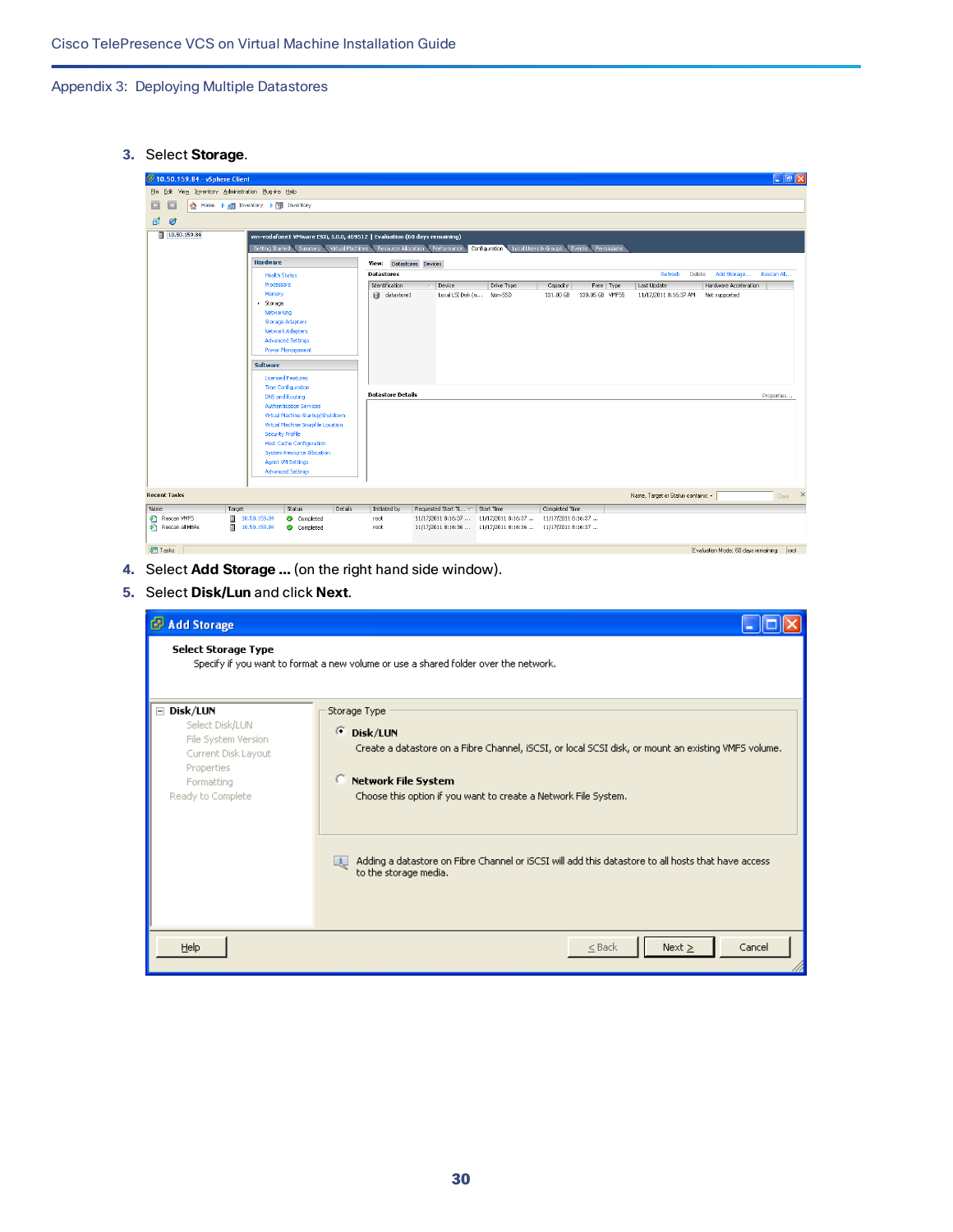**6.** Under **Disk/LUN** select the required Disc/LUN from the list presented and click **Next**.

| Add Storage                                                          |                                                                                    |                  |              |             |           |  |  |
|----------------------------------------------------------------------|------------------------------------------------------------------------------------|------------------|--------------|-------------|-----------|--|--|
| Select Disk/LUN                                                      | Select a LUN to create a datastore or expand the current one                       |                  |              |             |           |  |  |
| Disk/LUN<br>Ξ<br>Select Disk/LUN                                     | Name, Identifier, Path ID, LUN, Capacity, Expandable or VMFS Label c<br>Clear<br>۰ |                  |              |             |           |  |  |
| File System Version                                                  | Name                                                                               | Path ID          | $LUN \times$ | Drive Type  | Capacity  |  |  |
| Current Disk Layout<br>Properties<br>Formatting<br>Ready to Complete | Local LSI Disk (naa.600605b003bc3                                                  | vmhba2:C2:T1:L0  | $\mathbf{0}$ | Non-SSD     | 951.81 GB |  |  |
|                                                                      | $\left  \cdot \right $                                                             | $\parallel$ IIII |              |             |           |  |  |
| Help                                                                 |                                                                                    |                  | $\leq$ Back  | Next $\geq$ | Cancel    |  |  |

**7.** On the **File System Version** page select **VMFS-5** and then click **Next**.

| Add Storage                                                                                                                         |                                                                                                                                                                                                                                                                                 |        |
|-------------------------------------------------------------------------------------------------------------------------------------|---------------------------------------------------------------------------------------------------------------------------------------------------------------------------------------------------------------------------------------------------------------------------------|--------|
| <b>File System Version</b><br>Specify the version of the VMFS for the datastore                                                     |                                                                                                                                                                                                                                                                                 |        |
| □ Disk/LUN<br>Select Disk/LUN<br><b>File System Version</b><br>Current Disk Layout<br>Properties<br>Formatting<br>Ready to Complete | File System Version<br>$C$ VMFS-5<br>Select this option to enable additional capabilities, such as 2TB+ support.<br>VMFS-5 is not supported by hosts with an ESX version older than 5.0.<br>$C$ VMFS-3<br>Select this option if the datastore will be accessed by legacy hosts. |        |
| Help                                                                                                                                | Next<br>$\leq$ Back                                                                                                                                                                                                                                                             | Cancel |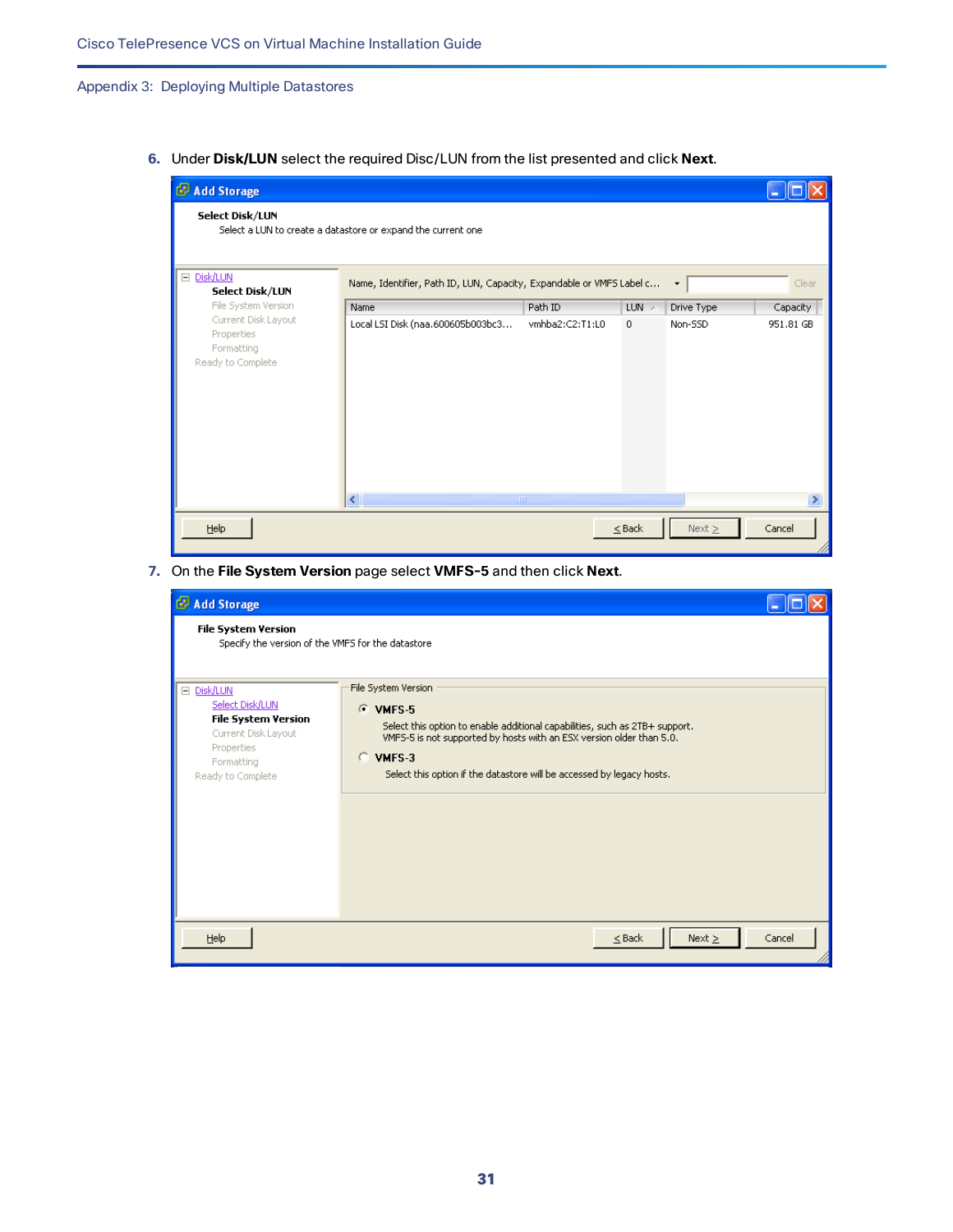**8.** On the **Current Disk Layout** page verify the details and then click **Next**.

| Add Storage                                                                                                                    |                                                                                                                                                          |                                                  |                       |                        |                 |  |
|--------------------------------------------------------------------------------------------------------------------------------|----------------------------------------------------------------------------------------------------------------------------------------------------------|--------------------------------------------------|-----------------------|------------------------|-----------------|--|
| <b>Current Disk Layout</b><br>You can partition and format the entire device, all free space, or a single block of free space. |                                                                                                                                                          |                                                  |                       |                        |                 |  |
| □ Disk/LUN                                                                                                                     | Review the current disk layout:                                                                                                                          |                                                  |                       |                        |                 |  |
| Select Disk/LUN<br>File System Version<br><b>Current Disk Layout</b><br>Properties<br>Formatting<br>Ready to Complete          | <b>Device</b><br>Local LSI Disk (naa.600605b00<br>Location<br>/vmfs/devices/disks/naa.600605b003bc34b0164a790b08c98ccb<br>Partition Format<br>Unknown    | Drive Type<br>Non-SSD<br>The hard disk is blank. | Capacity<br>951.81 GB | Available<br>951.80 GB | <b>LUN</b><br>0 |  |
|                                                                                                                                | There is only one layout configuration available. Use the Next button to proceed with the other wizard<br>pages.<br>A partition will be created and used |                                                  |                       |                        |                 |  |
| Help                                                                                                                           |                                                                                                                                                          |                                                  | $<$ Back              | Next                   | Cancel          |  |

**9.** On the **Properties** page enter a name for the new datastore and then click **Next**.

| Add Storage                                                                                                                         |                            |        |
|-------------------------------------------------------------------------------------------------------------------------------------|----------------------------|--------|
| <b>Properties</b><br>Specify the properties for the datatore                                                                        |                            |        |
| □ Disk/LUN<br>Select Disk/LUN<br>File System Version<br>Current Disk Layout<br><b>Properties</b><br>Formatting<br>Ready to Complete | Enter a datastore name     |        |
| He                                                                                                                                  | Next $\geq$<br>$\leq$ Back | Cancel |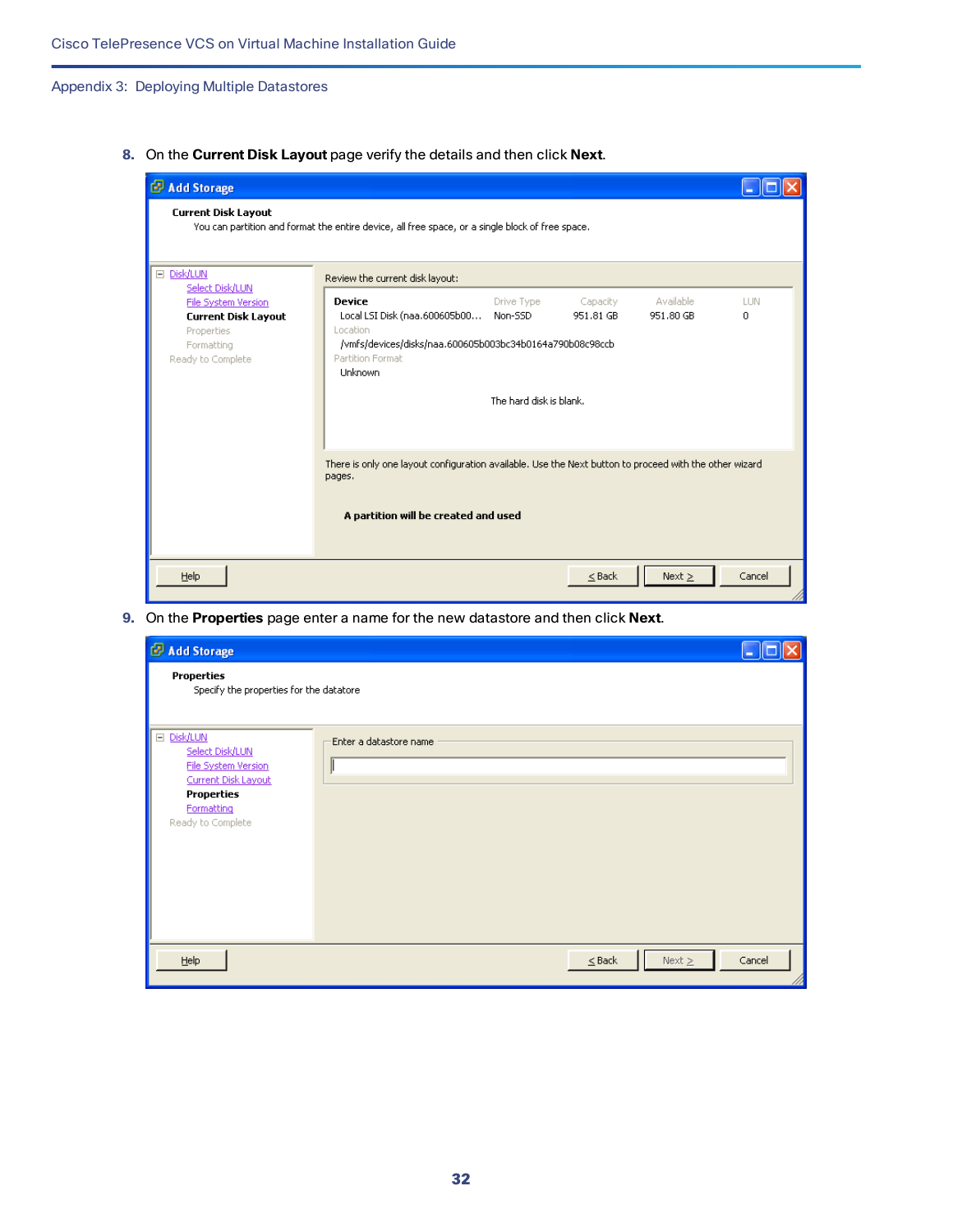**10.** On the **Formatting** page select **Maximum available space** and then click **Next**.

| Add Storage                                                                                                                  |                                                                                                                   |                                      |  |
|------------------------------------------------------------------------------------------------------------------------------|-------------------------------------------------------------------------------------------------------------------|--------------------------------------|--|
| Disk/LUN - Formatting                                                                                                        | Specify the maximum file size and capacity of the datastore                                                       |                                      |  |
| □ Disk/LUN<br>Select Disk/LUN<br>File System Version<br>Current Disk Layout<br>Properties<br>Formatting<br>Ready to Complete | Capacity<br>Maximum available space<br>G.<br>Custom space setting<br>С.<br>951.80 GB of 951.80 GB available space |                                      |  |
| Help                                                                                                                         |                                                                                                                   | Cancel<br>Next $\geq$<br>$\leq$ Back |  |

**11.** On the **Ready to Complete** page verify the details and then click **Finish**.

| Add Storage                                                                        |                                                                                                                                                                                                                                                                                                                                                                                 |                 |
|------------------------------------------------------------------------------------|---------------------------------------------------------------------------------------------------------------------------------------------------------------------------------------------------------------------------------------------------------------------------------------------------------------------------------------------------------------------------------|-----------------|
| <b>Ready to Complete</b><br>Review the disk layout and click Finish to add storage |                                                                                                                                                                                                                                                                                                                                                                                 |                 |
| E Disk/LUN                                                                         | Disk layout:                                                                                                                                                                                                                                                                                                                                                                    |                 |
| <b>Ready to Complete</b>                                                           | <b>Device</b><br>Drive Type<br>Capacity<br>Local LSI Disk (naa.600605b003bc Non-SSD<br>951.81 GB<br>Location<br>/vmfs/devices/disks/naa.600605b003bc34b0164a790b08c98ccb<br>Partition Format<br><b>GPT</b><br><b>Primary Partitions</b><br>Capacity<br>VMFS (Local LSI Disk (naa.600605<br>951.80 GB<br>File system:<br><b>Properties</b><br>quest-datastore<br>Datastore name: | <b>LUN</b><br>0 |
|                                                                                    | Formatting<br>File system:<br>vmfs-5<br>Block size:<br>1 MB<br>Maximum file size:<br>2.00 TB                                                                                                                                                                                                                                                                                    |                 |
| Help                                                                               | Einish<br>$<$ Back                                                                                                                                                                                                                                                                                                                                                              | Cancel          |

**12.** Wait for the Create VMFS Datastore task to complete.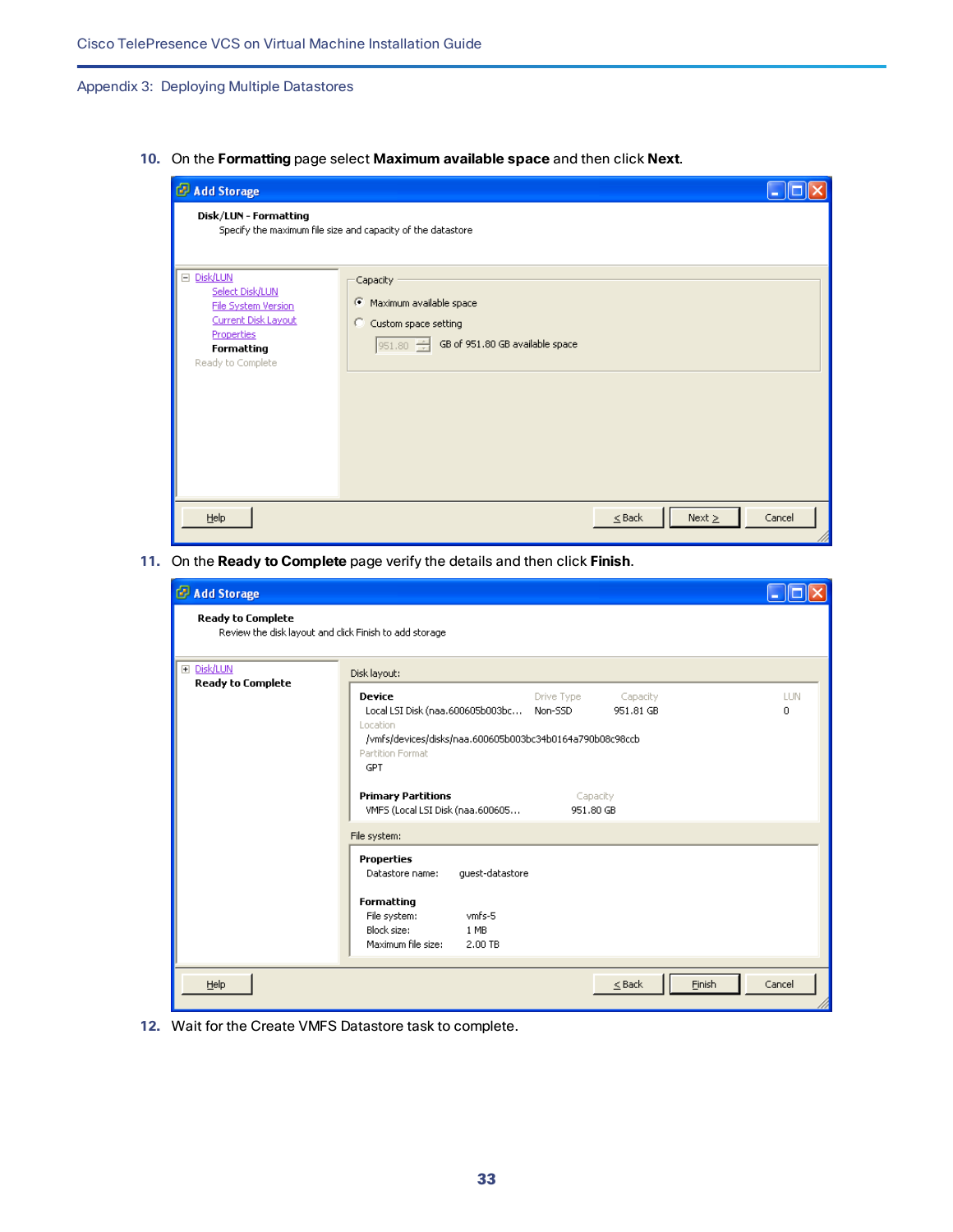**13.** On completion, the new datastore will be listed under the **Storage** section.

| 10.50.159.34 - vSphere Client                                                                 |                                                                                                                                                                                                                                                                                                                                                                                                                                                                                                       |                        |                                                                                                                                                                                                                                                                                                                |                                        |                    |                                                              |                                                                                  | $\Box$ o $\boxtimes$                                 |
|-----------------------------------------------------------------------------------------------|-------------------------------------------------------------------------------------------------------------------------------------------------------------------------------------------------------------------------------------------------------------------------------------------------------------------------------------------------------------------------------------------------------------------------------------------------------------------------------------------------------|------------------------|----------------------------------------------------------------------------------------------------------------------------------------------------------------------------------------------------------------------------------------------------------------------------------------------------------------|----------------------------------------|--------------------|--------------------------------------------------------------|----------------------------------------------------------------------------------|------------------------------------------------------|
| File Edit View Inventory Administration Plug-ins Help                                         |                                                                                                                                                                                                                                                                                                                                                                                                                                                                                                       |                        |                                                                                                                                                                                                                                                                                                                |                                        |                    |                                                              |                                                                                  |                                                      |
| G<br>٨                                                                                        | Home $\triangleright$ $\in$ <b>n</b> Inventory $\triangleright$ <b>n</b> Inventory                                                                                                                                                                                                                                                                                                                                                                                                                    |                        |                                                                                                                                                                                                                                                                                                                |                                        |                    |                                                              |                                                                                  |                                                      |
| 固<br>$\bullet$                                                                                |                                                                                                                                                                                                                                                                                                                                                                                                                                                                                                       |                        |                                                                                                                                                                                                                                                                                                                |                                        |                    |                                                              |                                                                                  |                                                      |
| $\Box$ 10.50.159.34<br><b>B</b> WWX206<br><b>R</b> VMX207<br><b>B</b> WWX208<br><b>NWX209</b> | <b>Hardware</b><br><b>Health Status</b>                                                                                                                                                                                                                                                                                                                                                                                                                                                               |                        | vmserver034 VMware ESXi, 5.0.0, 469512   Evaluation (37 days remaining)<br>Getting Started \ Summary \ Virtual Machines \ Resource Allocation \ Performance \<br>Configuration Local Users & Groups Events Permissions<br>View:<br>Datastores Devices<br>Refresh<br>Delete<br>Add Storage<br><b>Datastores</b> |                                        |                    |                                                              |                                                                                  | Rescan Al                                            |
| WWX210<br><b>B</b> WWX211                                                                     | Processors                                                                                                                                                                                                                                                                                                                                                                                                                                                                                            |                        | Identification                                                                                                                                                                                                                                                                                                 | Device                                 | Drive Type         | Free Type<br>Capacity                                        | Last Update                                                                      | Hardware Acce                                        |
|                                                                                               | Memory<br>> Storage<br>Networking<br><b>Storage Adapters</b><br>Network Adapters<br><b>Advanced Settings</b><br><b>Power Management</b><br><b>Software</b><br><b>Licensed Features</b><br><b>Time Configuration</b><br><b>DNS and Routing</b><br><b>Authentication Services</b><br>Virtual Machine Startup/Shutdown<br>Virtual Machine Swapfile Location<br>Security Profile<br><b>Host Cache Configuration</b><br><b>System Resource Allocation</b><br>Agent VM Settings<br><b>Advanced Settings</b> |                        | datastore RAID5<br>目<br>datastore1<br>$\overline{\phantom{a}}$<br><b>Datastore Details</b>                                                                                                                                                                                                                     | Local LSI Disk (n<br>Local LSI Disk (n | Non-SSD<br>Non-SSD | 951.75 GB<br>129.59 GB VMFS5<br>130.05 GB VMFS5<br>131.00 GB | 11/18/2011 1:21:21 PM<br>11/18/2011 1:11:33 PM                                   | Not supported<br>Not supported<br>$\,$<br>Properties |
| <b>Recent Tasks</b>                                                                           |                                                                                                                                                                                                                                                                                                                                                                                                                                                                                                       |                        |                                                                                                                                                                                                                                                                                                                |                                        |                    |                                                              | Name, Target or Status contains: *                                               | $Clear$ $\times$                                     |
| Name                                                                                          | Target                                                                                                                                                                                                                                                                                                                                                                                                                                                                                                | Status                 |                                                                                                                                                                                                                                                                                                                | Details                                | Initiated by       | Requested Start Ti $\leftarrow$ Start Time                   |                                                                                  | Completed Time                                       |
| Revert snapshot<br>ะา<br>٧ħ<br>Create virtual machine snapshot                                | <b>图 WMX206</b><br>nd VMX206                                                                                                                                                                                                                                                                                                                                                                                                                                                                          | Completed<br>Completed |                                                                                                                                                                                                                                                                                                                |                                        | root<br>root       |                                                              | 11/18/2011 4:07:57  11/18/2011 4:07:57<br>11/18/2011 4:00:21  11/18/2011 4:00:21 | 11/18/2011 4:08:00<br>11/18/2011 4:05:30             |
| <b>ST</b> Tasks                                                                               |                                                                                                                                                                                                                                                                                                                                                                                                                                                                                                       |                        |                                                                                                                                                                                                                                                                                                                |                                        |                    |                                                              |                                                                                  | Evaluation Mode: 37 days remaining<br>root           |